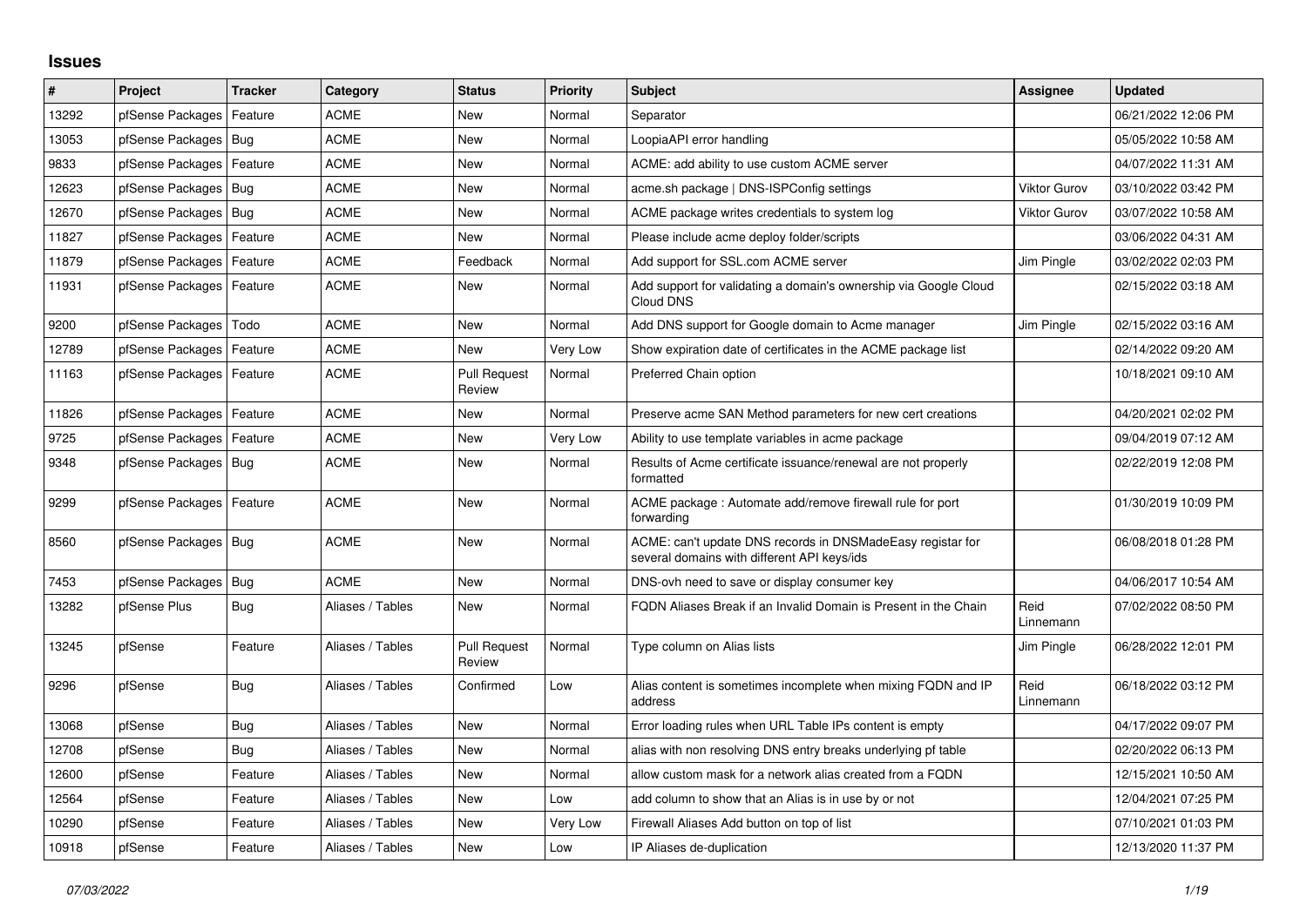| $\vert$ # | Project          | <b>Tracker</b> | Category         | <b>Status</b>                 | <b>Priority</b> | <b>Subject</b>                                                                                                | Assignee              | <b>Updated</b>      |
|-----------|------------------|----------------|------------------|-------------------------------|-----------------|---------------------------------------------------------------------------------------------------------------|-----------------------|---------------------|
| 7665      | pfSense          | Bug            | Aliases / Tables | New                           | Normal          | Host range validation for Aliases is not strict enough                                                        |                       | 08/21/2019 11:01 AM |
| 5735      | pfSense          | Feature        | Aliases / Tables | New                           | Very Low        | Automaticaly add DHCP leases to alias list or make it readable in<br>selected fields                          |                       | 08/21/2019 11:01 AM |
| 4195      | pfSense          | Feature        | Aliases / Tables | <b>New</b>                    | Low             | Aliases: sections                                                                                             |                       | 08/21/2019 11:01 AM |
| 3387      | pfSense          | Feature        | Aliases / Tables | New                           | Normal          | process alias urltable Frequency                                                                              |                       | 08/21/2019 11:01 AM |
| 1979      | pfSense          | Feature        | Aliases / Tables | <b>New</b>                    | Normal          | Add some default read-only system aliases                                                                     | Jim Pingle            | 08/21/2019 11:01 AM |
| 11898     | pfSense Packages | Bug            | apcupsd          | New                           | Normal          | PHP error from apcupsd dashboard widget                                                                       |                       | 05/07/2021 09:12 AM |
| 11375     | pfSense Packages | Bug            | apcupsd          | New                           | Normal          | UPS Type <blank> for USB APC</blank>                                                                          |                       | 02/26/2021 11:10 AM |
| 10845     | pfSense Packages | Bug            | apcupsd          | New                           | Normal          | apcupsd doesn't stop when not enabled                                                                         |                       | 08/24/2020 10:16 AM |
| 8454      | pfSense Packages | <b>Bug</b>     | arpwatch         | New                           | Very Low        | Arpwatch package break email notifications from other sources                                                 |                       | 06/23/2022 07:49 PM |
| 12812     | pfSense Packages | Feature        | arpwatch         | New                           | Normal          | Would it be helpful if the FreeBSD net-mgmt/arpwatch port had an<br>option to use mail/dma for mail delivery? |                       | 02/16/2022 06:09 PM |
| 12101     | pfSense Packages | <b>Bug</b>     | arpwatch         | Assigned                      | Normal          | ArpWatch Suppression Mac for "flip-flop" not suppressing                                                      | Viktor Gurov          | 10/09/2021 07:19 PM |
| 13093     | pfSense          | Bug            | Authentication   | In Progress                   | Normal          | LDAP authentication fails with extended query and RFC2307 group<br>lookups enabled                            | Chris Linstruth       | 06/28/2022 06:09 PM |
| 12225     | pfSense          | Bug            | Authentication   | <b>Pull Request</b><br>Review | Normal          | Group membership field is not needed for remote groups                                                        | Viktor Gurov          | 06/28/2022 12:01 PM |
| 11626     | pfSense Plus     | <b>Bug</b>     | Authentication   | <b>New</b>                    | Normal          | Google LDAP connection failed due to lack of SNI for TLS 1.3                                                  | Luiz Souza            | 06/27/2022 07:23 AM |
| 12546     | pfSense Plus     | Feature        | Authentication   | New                           | Normal          | Add 2FA Support to pfSense Plus Local Database Authentication                                                 |                       | 06/25/2022 05:30 PM |
| 10352     | pfSense          | <b>Bug</b>     | Authentication   | New                           | Very Low        | RADIUS authentication fails with MSCHAPv1 or MSCHAPv2 when<br>passwords contain international characters      |                       | 06/20/2022 04:04 PM |
| 13260     | pfSense          | Feature        | Authentication   | <b>New</b>                    | Normal          | Add support for OpenVPN static-challenge                                                                      |                       | 06/09/2022 02:04 PM |
| 12095     | pfSense          | Bug            | Authentication   | New                           | Normal          | Memory leak in pcscd                                                                                          |                       | 06/01/2022 01:01 PM |
| 9165      | pfSense          | Feature        | Authentication   | <b>New</b>                    | Normal          | only IPs can be added to sshguard whitelist                                                                   |                       | 04/21/2022 12:39 PM |
| 12863     | pfSense          | Feature        | Authentication   | New                           | Very Low        | dynamically tune sha512crypt rounds                                                                           | Jim Pingle            | 03/19/2022 12:53 PM |
| 12726     | pfSense          | Bug            | Authentication   | New                           | Normal          | LDAP select container button auto populate                                                                    |                       | 01/25/2022 01:48 PM |
| 12715     | pfSense          | <b>Bug</b>     | Authentication   | New                           | Normal          | Long system startup time when LDAP is configured and unavailable<br>during startup.                           | Christian<br>McDonald | 01/24/2022 05:50 AM |
| 10843     | pfSense          | Feature        | Authentication   | New                           | Normal          | Allow user manager settings to specify multiple authentication<br>servers                                     |                       | 01/13/2022 07:22 AM |
| 4242      | pfSense          | Feature        | Authentication   | New                           | Normal          | Two Factor or OTP Authentication for Admin Interface                                                          |                       | 01/04/2022 12:07 PM |
| 12091     | pfSense          | Feature        | Authentication   | New                           | Normal          | RFE: Add support for sssd authentication                                                                      |                       | 12/10/2021 04:55 PM |
| 12519     | pfSense          | <b>Bug</b>     | Authentication   | New                           | Normal          | Fail authentication using special character in password via the LDAP<br>connector                             |                       | 11/12/2021 07:39 AM |
| 12458     | pfSense          | Feature        | Authentication   | New                           | Normal          | Use "unixHomeDirectory" instead of "homeDirectory" when LDAP<br>authentication server is Active Directory     |                       | 10/15/2021 08:18 AM |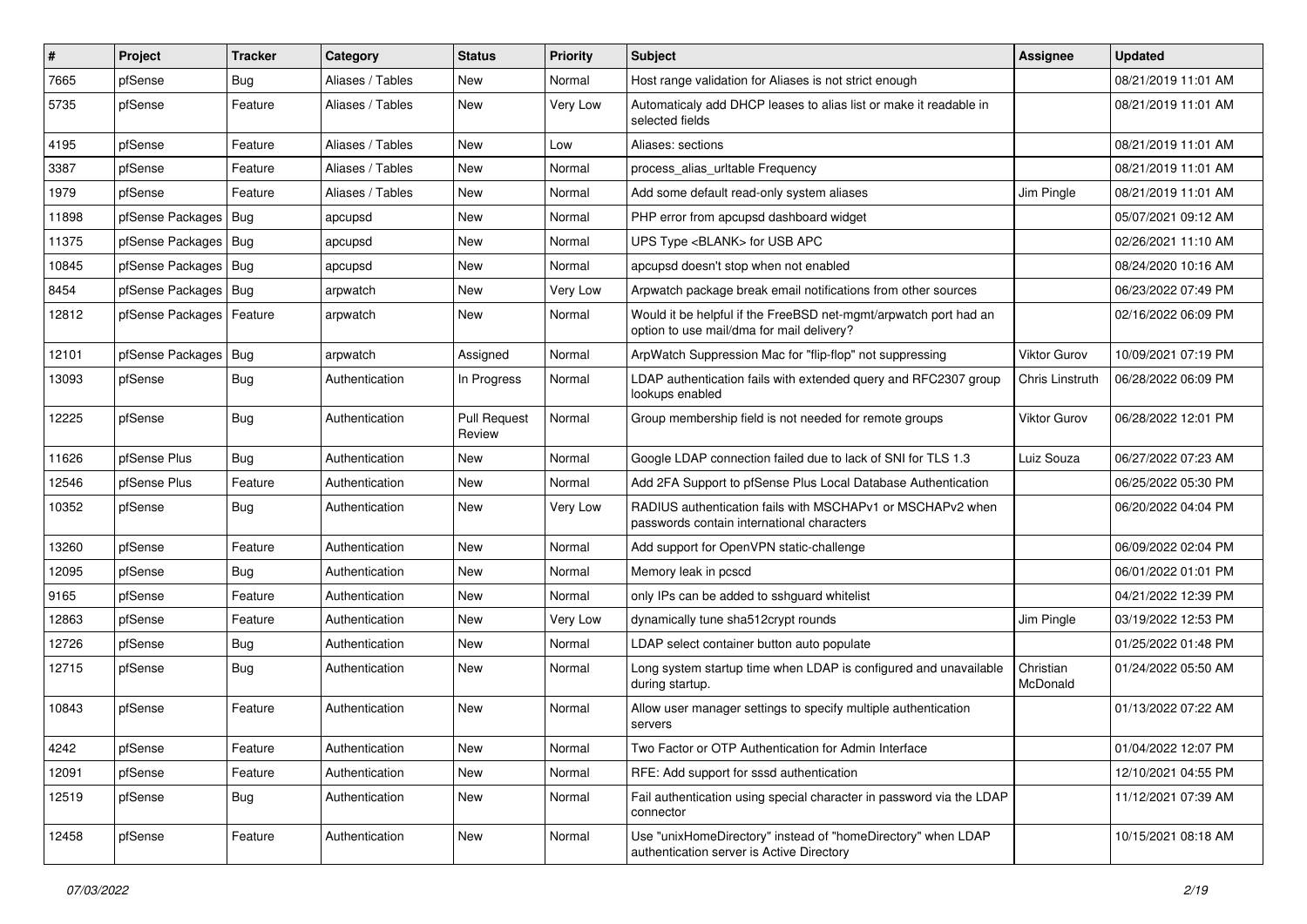| $\vert$ # | Project                    | <b>Tracker</b> | Category         | <b>Status</b> | <b>Priority</b> | Subject                                                                                                                             | <b>Assignee</b>       | <b>Updated</b>      |
|-----------|----------------------------|----------------|------------------|---------------|-----------------|-------------------------------------------------------------------------------------------------------------------------------------|-----------------------|---------------------|
| 12283     | pfSense                    | <b>Bug</b>     | Authentication   | New           | Normal          | LDAP/RADIUS authentication servers configuration does not allow<br>source IP address to be specified                                |                       | 08/20/2021 01:15 AM |
| 11920     | pfSense Plus               | Feature        | Authentication   | <b>New</b>    | Normal          | SAML Authentication for pfSense (VPN and webConfigurator)                                                                           |                       | 05/14/2021 12:56 AM |
| 6742      | pfSense                    | Feature        | Authentication   | New           | Normal          | OAuth2 authentication for OpenVPN (and for FreeRadius)                                                                              | Jim Thompson          | 10/19/2020 09:19 AM |
| 10765     | pfSense                    | <b>Bug</b>     | Authentication   | New           | Normal          | Ampersands in Idap extended query are escaped twice                                                                                 |                       | 09/02/2020 07:55 AM |
| 8087      | pfSense                    | <b>Bug</b>     | Authentication   | <b>New</b>    | Normal          | Provide Calling-Station-ID to RADIUS backed VPN connections                                                                         |                       | 06/06/2020 05:36 AM |
| 8775      | pfSense                    | Feature        | Authentication   | New           | Very Low        | Use SRV record for LDAP Authentication                                                                                              |                       | 05/06/2020 07:49 AM |
| 9937      | pfSense                    | Feature        | Authentication   | <b>New</b>    | Normal          | OpenVPN Login User Privilege                                                                                                        |                       | 11/29/2019 08:46 AM |
| 5825      | pfSense                    | Feature        | Authentication   | New           | Normal          | Allow EAP-RADIUS for authentication servers                                                                                         |                       | 08/21/2019 10:32 AM |
| 4098      | pfSense                    | Feature        | Authentication   | <b>New</b>    | Normal          | Add option to force a password change on login                                                                                      |                       | 08/21/2019 10:31 AM |
| 8694      | pfSense                    | Feature        | Authentication   | New           | Very Low        | Client CA Auth for PFSense WebGui                                                                                                   |                       | 08/21/2019 09:25 AM |
| 9288      | pfSense                    | Feature        | Authentication   | <b>New</b>    | Normal          | SSHGuard add pfSense signature in standard                                                                                          |                       | 08/14/2019 01:19 PM |
| 9222      | pfSense                    | Feature        | Authentication   | New           | Normal          | Add sshguard log when release an IP                                                                                                 |                       | 08/14/2019 01:00 PM |
| 5652      | pfSense                    | Bug            | Authentication   | New           | Normal          | Radius IETF Class Group Assignment - Incorrect Standard                                                                             |                       | 08/13/2019 01:39 PM |
| 11266     | pfSense Packages           | Feature        | AutoConfigBackup | <b>New</b>    | Very Low        | Give an option to list restore point in "reverse" order/latest at the top.                                                          |                       | 01/19/2021 06:58 PM |
| 12329     | pfSense Packages           | Feature        | Avahi            | New           | Normal          | Add optional floating firewall rules for IPv4 and IPv6                                                                              |                       | 02/09/2022 04:43 PM |
| 12767     | pfSense Packages   Bug     |                | Avahi            | <b>New</b>    | Normal          | Package radavahi-daemon does does not exist in current pfSense<br>version and it has been removed"" message on pfSense 2.7 restore  |                       | 02/07/2022 11:28 AM |
| 13039     | pfSense Packages   Feature |                | AWS VPC          | New           | Normal          | Handle transit gateway VPNs in the AWS VPN wizard                                                                                   |                       | 04/11/2022 07:31 AM |
| 9497      | pfSense Packages   Bug     |                | AWS VPC          | New           | Normal          | AWS VPN Wizard: WebGUI times out.                                                                                                   |                       | 11/13/2019 10:07 AM |
| 9495      | pfSense Packages   Bug     |                | AWS VPC          | <b>New</b>    | Normal          | AWS VPC VPN wizard produces incorrect config (SHA256 should<br>be SHA1)                                                             |                       | 08/19/2019 02:45 PM |
| 11098     | pfSense Packages   Bug     |                | Backup           | Feedback      | Normal          | Backup Files and Directories plugin crashes firewall if /root specified<br>as backup location                                       | <b>Viktor Gurov</b>   | 07/02/2022 08:41 PM |
| 10900     | pfSense Packages   Bug     |                | Backup           | Feedback      | Normal          | /packages/backup/backup.php?a=download&t=backup HTTP 504,<br>or Sends PHP Error Message as ASCII/Text file Named<br>pfsense.bak.tgz |                       | 04/05/2022 01:51 AM |
| 13132     | pfSense                    | <b>Bug</b>     | Backup / Restore | New           | Normal          | Two SSHDATA Sections in Restored Config Breaks Unit                                                                                 | Jim Pingle            | 06/29/2022 07:53 AM |
| 13289     | pfSense                    | <b>Bug</b>     | Backup / Restore | New           | Low             | Attempting to restore a 0 byte "config.xml" prints an error that the<br>file cannot be read                                         |                       | 06/28/2022 12:01 PM |
| 13205     | pfSense Docs               | New Content    | Backup / Restore | Feedback      | Normal          | ZFS Boot Environment documentation                                                                                                  | Christian<br>McDonald | 05/31/2022 10:55 AM |
| 12774     | pfSense                    | <b>Bug</b>     | Backup / Restore | New           | Normal          | Picture widget image is not saved in backup                                                                                         |                       | 04/04/2022 04:48 AM |
| 12553     | pfSense                    | Feature        | Backup / Restore | New           | Normal          | Auto Config Backup: Allow selecting multiple backups for deletion                                                                   |                       | 02/22/2022 04:27 AM |
| 1738      | pfSense                    | <b>Bug</b>     | Backup / Restore | New           | Very Low        | Restore fails when username in backup is not matching                                                                               |                       | 12/11/2021 07:51 PM |
| 12249     | pfSense                    | Bug            | Backup / Restore | New           | Normal          | HAProxy causing failed ACB backups                                                                                                  |                       | 11/15/2021 11:58 PM |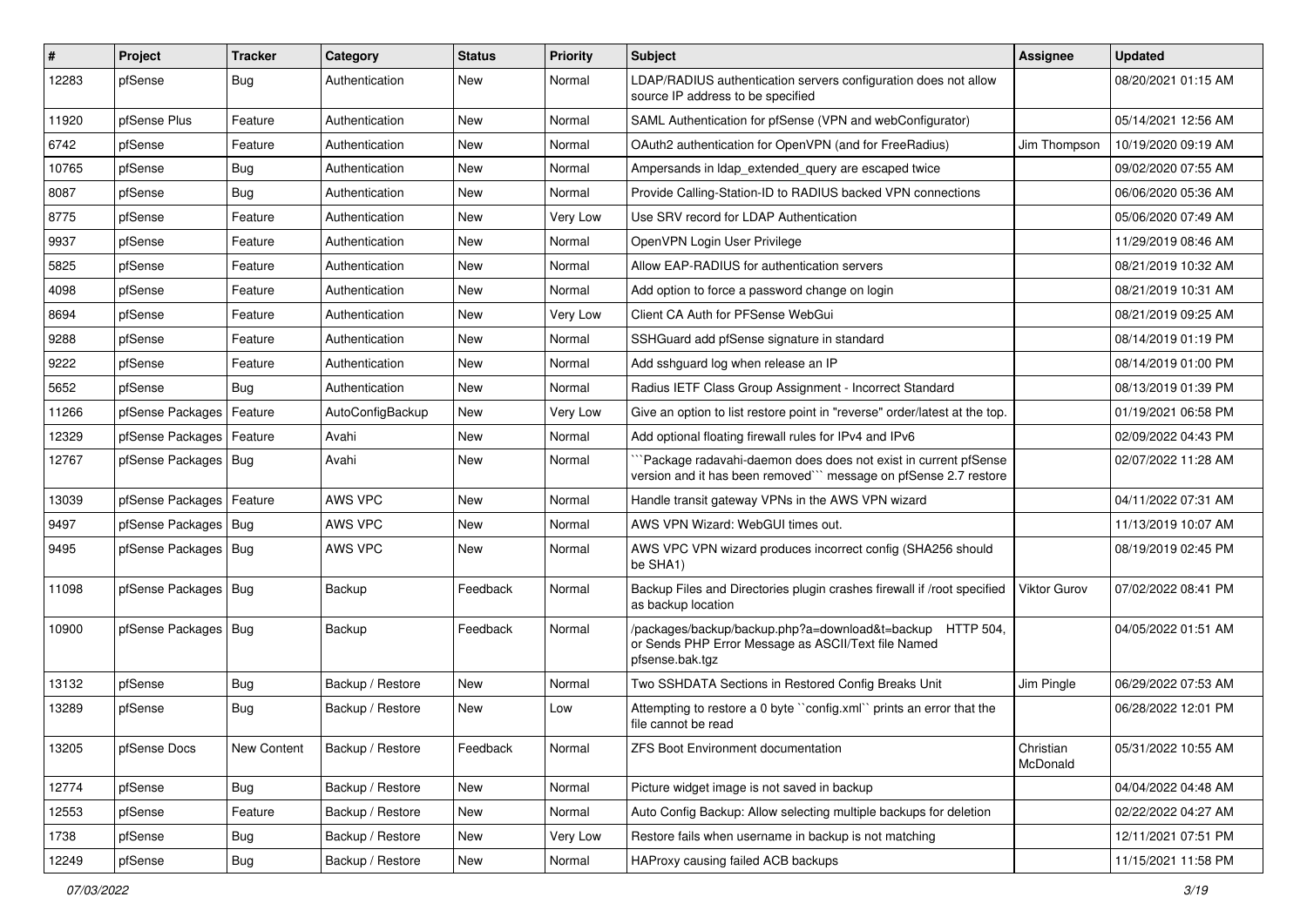| #     | Project                       | <b>Tracker</b> | Category         | <b>Status</b> | <b>Priority</b> | Subject                                                                                                  | <b>Assignee</b>     | <b>Updated</b>      |
|-------|-------------------------------|----------------|------------------|---------------|-----------------|----------------------------------------------------------------------------------------------------------|---------------------|---------------------|
| 286   | pfSense                       | Feature        | Backup / Restore | New           | Normal          | Backup/restore users individually                                                                        |                     | 01/09/2021 03:48 PM |
| 11110 | pfSense                       | Bug            | Backup / Restore | New           | Normal          | Backup file should be checked before restoring a specific area                                           |                     | 12/05/2020 02:50 PM |
| 9775  | pfSense                       | Feature        | Backup / Restore | New           | Normal          | AutoConfigBackup - Rolling per day/hour cap on changes, retention<br>policy                              |                     | 09/20/2019 09:19 AM |
| 7757  | pfSense                       | Bug            | Backup / Restore | <b>New</b>    | Normal          | Auto Config Backup fails to upload unless Default Gateway is up                                          |                     | 08/16/2019 12:47 PM |
| 4681  | pfSense                       | Feature        | Backup / Restore | New           | Normal          | AutoConfigBackup make a way to easily download a saved backup                                            |                     | 08/16/2019 12:46 PM |
| 8076  | pfSense                       | <b>Bug</b>     | Backup / Restore | New           | Normal          | User can easily apply an unusable interface configuration after<br>restore                               |                     | 08/14/2019 10:52 AM |
| 7688  | pfSense                       | Feature        | Backup / Restore | <b>New</b>    | Low             | AutoConfigBackup - Info Icon - username only                                                             |                     | 10/22/2017 10:46 AM |
| 3697  | pfSense                       | Feature        | Backup / Restore | New           | Normal          | New backup/restore area: Certificates                                                                    |                     | 03/11/2017 11:30 AM |
| 6608  | pfSense                       | Feature        | Backup / Restore | New           | Low             | backup and restore dhcp                                                                                  |                     | 07/13/2016 04:09 PM |
| 3696  | pfSense                       | Feature        | Backup / Restore | <b>New</b>    | Normal          | Multiple items backup/restore                                                                            |                     | 06/06/2014 02:33 PM |
| 1367  | pfSense                       | Feature        | Backup / Restore | <b>New</b>    | Normal          | Input validation on partial config restores                                                              |                     | 03/21/2011 01:16 AM |
| 13114 | pfSense Packages              | Bug            | <b>BIND</b>      | Feedback      | Normal          | BIND calls rndc in rc stop when named is not running                                                     | <b>Stuart Wyatt</b> | 05/04/2022 12:41 PM |
| 10445 | pfSense Packages   Bug        |                | <b>BIND</b>      | Feedback      | Normal          | BIND crashed when added RPZ. rpz is not a master or slave zone.                                          |                     | 04/21/2022 12:40 PM |
| 9916  | pfSense Packages   Feature    |                | <b>BIND</b>      | Feedback      | Normal          | Check allow-transfer in custom option when the zone is slave                                             |                     | 04/21/2022 12:40 PM |
| 10330 | pfSense Packages   Bug        |                | BIND             | Feedback      | Normal          | BIND zone configuration displays wrong DS resource record with<br>inline DNSSEC signing enabled          |                     | 04/21/2022 12:40 PM |
| 11343 | pfSense Packages   Bug        |                | <b>BIND</b>      | Feedback      | Low             | Invalid link to pfSense-pkg-bind changelog                                                               | Viktor Gurov        | 04/05/2022 08:12 AM |
| 13002 | pfSense Packages   Regression |                | <b>BIND</b>      | Feedback      | Normal          | BIND 9.16_13 could not find existing DNSSEC keys at<br>/cf/named/etc/namedb/keys due to directory change | <b>Viktor Gurov</b> | 03/31/2022 12:14 PM |
| 12869 | pfSense Packages   Bug        |                | <b>BIND</b>      | Feedback      | Normal          | Bind DNS Package AAAA filtering Broken on new ZFS Installs                                               | <b>Viktor Gurov</b> | 03/09/2022 12:38 PM |
| 10693 | pfSense Packages   Bug        |                | <b>BIND</b>      | New           | Normal          | pfSense Bind Zone Editor UI does not update zone serial number<br>when a change is made                  |                     | 09/01/2021 12:51 AM |
| 11634 | pfSense Packages   Regression |                | <b>BIND</b>      | New           | Normal          | bind hangs when pfsense is reconnecting as an openvpn client to a<br>TUN openvpn server                  |                     | 03/14/2021 07:23 AM |
| 11563 | pfSense Packages   Bug        |                | <b>BIND</b>      | New           | High            | BIND GUI writes TXT records > 255 characters                                                             |                     | 02/27/2021 07:11 AM |
| 11074 | pfSense Packages   Bug        |                | <b>BIND</b>      | New           | Low             | bind Zone Settings Zones, Save button opens "Confirmation<br>required to save changes"                   |                     | 11/16/2020 11:08 AM |
| 10760 | pfSense Packages   Bug        |                | <b>BIND</b>      | <b>New</b>    | High            | pfSense BIND 9.14.12 server terminates due to assertion failure                                          |                     | 07/11/2020 04:53 PM |
| 8146  | pfSense Packages   Feature    |                | <b>BIND</b>      | New           | Normal          | Zone Domain Records more powerfull for BIND Zones                                                        |                     | 08/13/2019 09:39 AM |
| 8197  | pfSense Packages   Bug        |                | <b>BIND</b>      | New           | Normal          | BIND UI fails to properly update zone with inline DNSSEC signing<br>enabled                              |                     | 02/18/2019 05:23 PM |
| 8199  | pfSense Packages   Feature    |                | <b>BIND</b>      | <b>New</b>    | Normal          | Support reordering and/or sort alphabetically across BIND package                                        |                     | 12/12/2017 02:05 AM |
| 13332 | pfSense Plus                  | <b>Bug</b>     | Build / Release  | New           | Normal          | HAProxy Broken after v22.05 and HAProxy v0.61_3                                                          |                     | 07/02/2022 11:34 PM |
| 12782 | pfSense                       | Todo           | Build / Release  | New           | Normal          | Disable compatibility flag                                                                               | <b>Brad Davis</b>   | 06/28/2022 12:01 PM |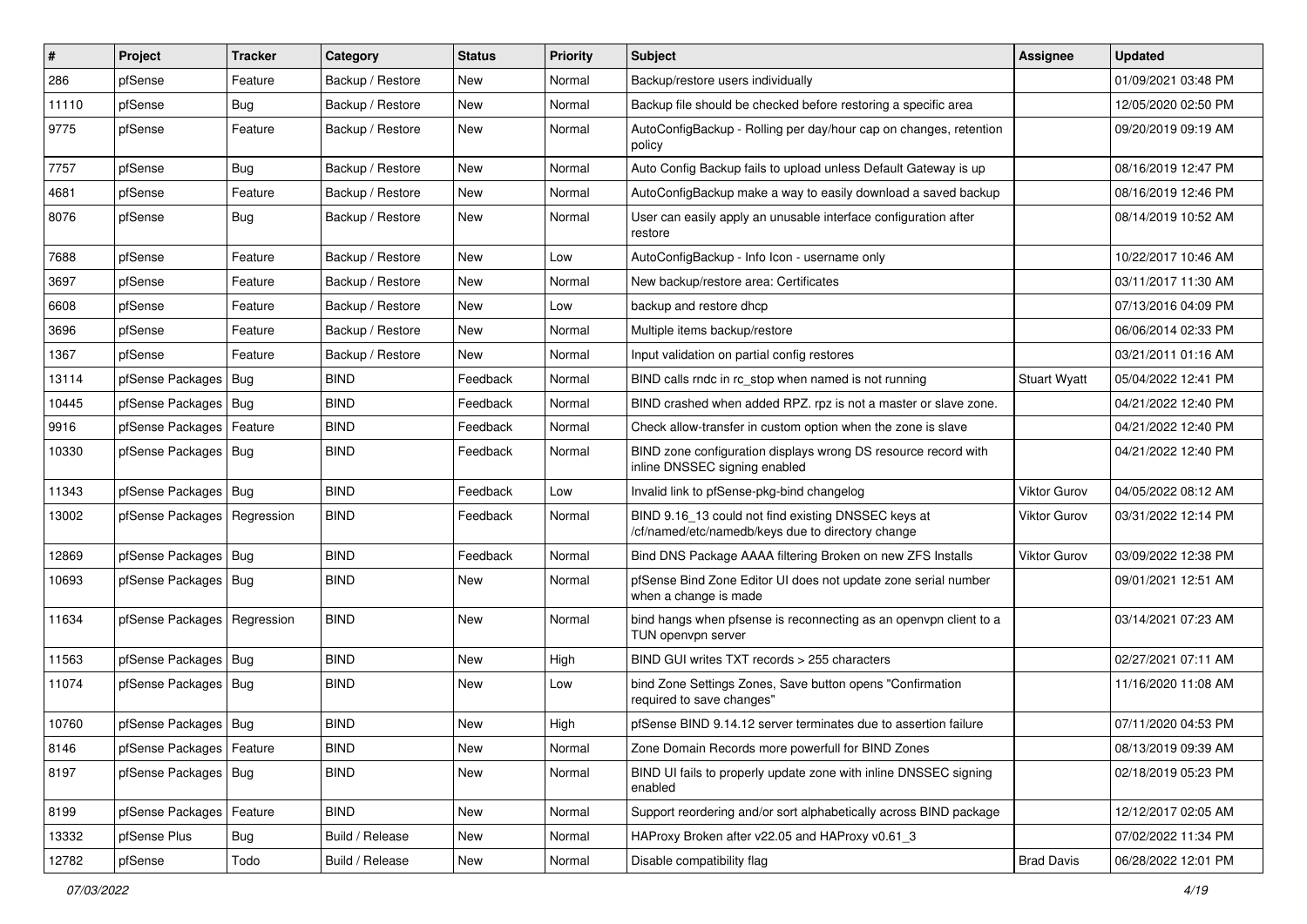| #     | Project      | <b>Tracker</b> | Category              | <b>Status</b>                 | <b>Priority</b> | <b>Subject</b>                                                                                        | <b>Assignee</b>   | <b>Updated</b>      |
|-------|--------------|----------------|-----------------------|-------------------------------|-----------------|-------------------------------------------------------------------------------------------------------|-------------------|---------------------|
| 4472  | pfSense      | Feature        | Build / Release       | <b>New</b>                    | Normal          | Cryptographically sign every (sub-)release                                                            |                   | 08/13/2019 12:53 PM |
| 13290 | pfSense      | Regression     | <b>Captive Portal</b> | Feedback                      | Normal          | Error "dummynet: bad switch 21!" with Captive Portals and Limiters<br>active                          |                   | 07/01/2022 04:53 AM |
| 13323 | pfSense      | <b>Bug</b>     | Captive Portal        | New                           | Normal          | Captive Portal breaks policy based routing for mac address<br>bypassed clients after upgrade to 22.05 | Kristof Provost   | 06/30/2022 09:46 AM |
| 13272 | pfSense      | Bug            | <b>Captive Portal</b> | <b>Pull Request</b><br>Review | Very Low        | Voucher CSV output has leading space before voucher code                                              | Jim Pingle        | 06/28/2022 12:01 PM |
| 1831  | pfSense      | Feature        | Captive Portal        | New                           | Normal          | Captive portal IPv6 support                                                                           | Reid<br>Linnemann | 06/28/2022 12:01 PM |
| 13215 | pfSense      | Bug            | Captive Portal        | Assigned                      | Normal          | Allowed MAC/IP/Hostname traffic counts for authorized users                                           | Reid<br>Linnemann | 05/31/2022 05:31 PM |
| 13226 | pfSense      | Bug            | Captive Portal        | Confirmed                     | Normal          | Captive Portal doesn't disconnect established OpenVPN link                                            | Reid<br>Linnemann | 05/30/2022 10:38 AM |
| 13229 | pfSense Docs | Todo           | Captive Portal        | Feedback                      | Normal          | Update documentation for IPFW to PF transition for Limiters and<br><b>Captive Portal</b>              | Jim Pingle        | 05/27/2022 03:04 PM |
| 13220 | pfSense      | Feature        | Captive Portal        | New                           | Very Low        | Voucher per-roll bandwidth restrictions and traffic quotas                                            |                   | 05/26/2022 08:16 AM |
| 13219 | pfSense      | Feature        | Captive Portal        | <b>New</b>                    | Very Low        | Enable/Disable single voucher roll                                                                    |                   | 05/26/2022 08:14 AM |
| 12730 | pfSense      | <b>Bug</b>     | Captive Portal        | <b>New</b>                    | Normal          | RADIUS accounting does not work if WAN is down                                                        |                   | 01/26/2022 05:13 AM |
| 12648 | pfSense      | <b>Bug</b>     | Captive Portal        | <b>New</b>                    | Normal          | Undocumented variables 'listenporthttp' and 'listenporthttps'                                         |                   | 12/28/2021 10:44 AM |
| 12357 | pfSense      | Bug            | Captive Portal        | <b>New</b>                    | Normal          | Captive Portal popup Logout button loads full login page in popup<br>when clicked                     |                   | 10/27/2021 12:10 PM |
| 12467 | pfSense      | <b>Bug</b>     | Captive Portal        | <b>New</b>                    | Normal          | CP error on client disconnect after reboot                                                            |                   | 10/17/2021 05:35 AM |
| 11379 | pfSense      | Feature        | Captive Portal        | New                           | Normal          | <b>Template Roll Printer</b>                                                                          |                   | 02/07/2021 05:26 AM |
| 11189 | pfSense      | Feature        | Captive Portal        | New                           | Normal          | Captive Portal - Tarpit option                                                                        |                   | 12/23/2020 06:44 PM |
| 3377  | pfSense      | Feature        | Captive Portal        | New                           | Normal          | OAuth2 authentication in captive portal                                                               | Jim Thompson      | 10/19/2020 09:13 AM |
| 9970  | pfSense      | Feature        | Captive Portal        | New                           | Low             | Captive Portal and SAML2 Integration                                                                  | Mauro Braggio     | 10/12/2020 07:39 AM |
| 9627  | pfSense      | Feature        | Captive Portal        | <b>New</b>                    | Normal          | Captive Portal only shows authenticated users                                                         |                   | 08/14/2019 02:48 PM |
| 385   | pfSense      | Feature        | Captive Portal        | <b>New</b>                    | Normal          | Reverse captive portal                                                                                |                   | 08/13/2019 12:23 PM |
| 7553  | pfSense      | <b>Bug</b>     | Captive Portal        | Confirmed                     | Very Low        | Captive portal on a parent interface blocks traffic on VLAN interfaces<br>too                         |                   | 08/19/2018 03:15 PM |
| 1924  | pfSense      | Feature        | Captive Portal        | New                           | Normal          | Ability of CP's allowed IP addresses to use aliases                                                   |                   | 07/26/2018 04:28 AM |
| 7971  | pfSense      | Feature        | Captive Portal        | <b>New</b>                    | Normal          | Allow import, export and synchronization of MACs under Captive<br>Portal service                      |                   | 10/19/2017 04:56 AM |
| 2963  | pfSense      | Feature        | Captive Portal        | New                           | Normal          | Captive Portal MAC authentication request                                                             |                   | 08/22/2017 09:09 PM |
| 6956  | pfSense      | Feature        | Captive Portal        | <b>New</b>                    | Normal          | Allow more control over concurrent logins                                                             |                   | 11/23/2016 12:01 PM |
| 2573  | pfSense      | Feature        | Captive Portal        | <b>New</b>                    | Normal          | Captive Portal support of RADIUS POD (Packet of Disconnect)                                           |                   | 10/17/2016 03:14 AM |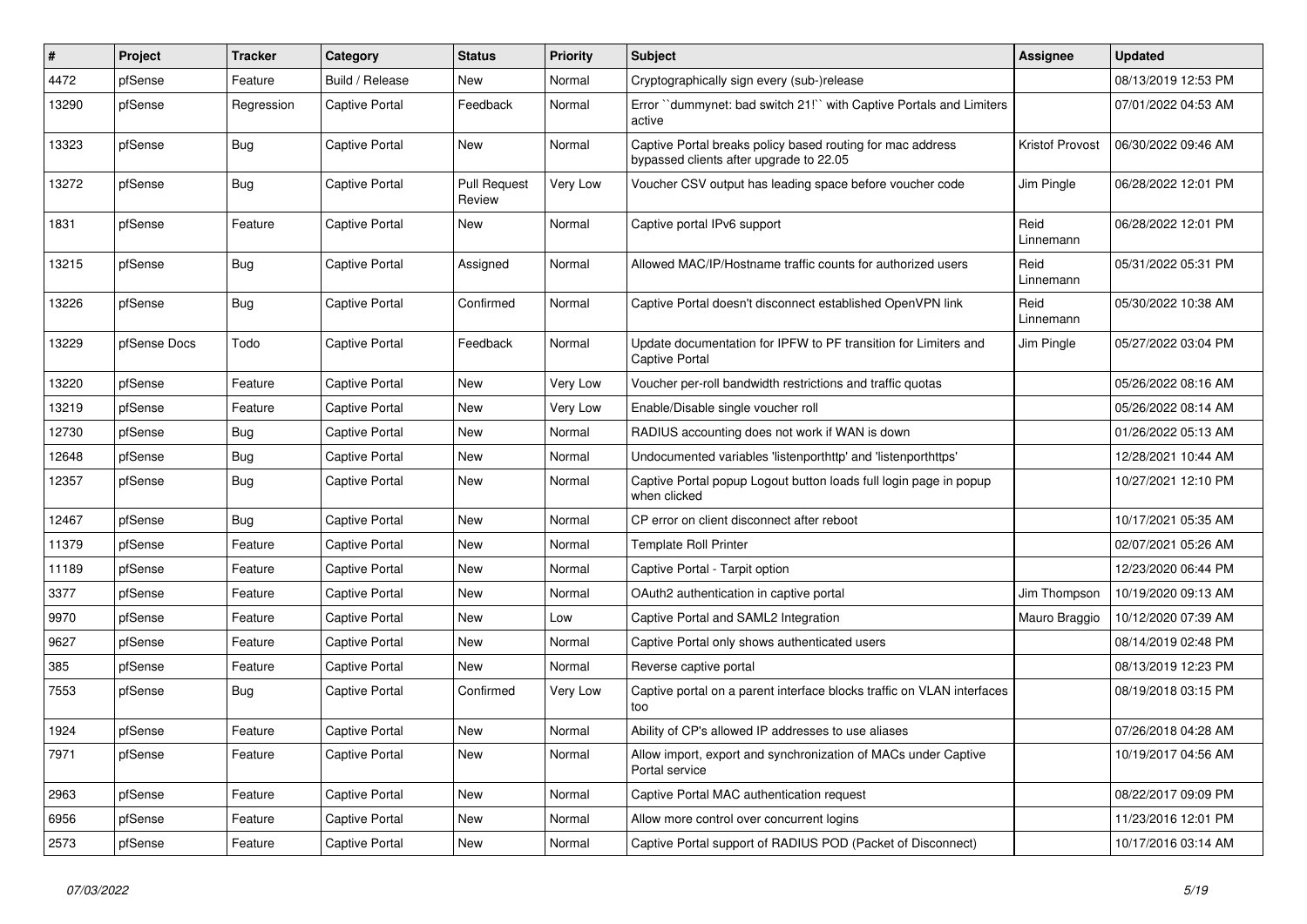| $\vert$ # | Project          | <b>Tracker</b> | Category              | <b>Status</b>                 | <b>Priority</b> | Subject                                                                                                 | <b>Assignee</b> | <b>Updated</b>      |
|-----------|------------------|----------------|-----------------------|-------------------------------|-----------------|---------------------------------------------------------------------------------------------------------|-----------------|---------------------|
| 1675      | pfSense          | <b>Bug</b>     | Captive Portal        | New                           | Normal          | Captive portal logout problems with pop-up blockers.                                                    | Jared Dillard   | 03/28/2016 01:37 PM |
| 2025      | pfSense          | Feature        | <b>Captive Portal</b> | <b>New</b>                    | Normal          | Captive Portal: Easy accessible Logout page instead of Logout<br>pop-up window                          |                 | 02/06/2016 04:59 AM |
| 5658      | pfSense          | <b>Bug</b>     | Captive Portal        | Confirmed                     | Low             | Files with the same name cannot be uploaded to multiple captive<br>portal zones                         |                 | 12/18/2015 07:19 PM |
| 4724      | pfSense          | Feature        | <b>Captive Portal</b> | New                           | Low             | Captive Portal Status Add Client Hostname                                                               |                 | 05/22/2015 08:38 AM |
| 3053      | pfSense          | Feature        | <b>Captive Portal</b> | <b>New</b>                    | Normal          | Automatically add DHCP static addresses to CP passthru-mac                                              |                 | 06/21/2013 11:54 AM |
| 2545      | pfSense          | Feature        | Captive Portal        | New                           | Low             | CaptivePortal: Custom "Re-authenticate every x minutes"                                                 |                 | 07/08/2012 05:21 PM |
| 13110     | pfSense          | Bug            | CARP                  | New                           | Very Low        | changing CARP VIP address does not update outbound NAT<br>interface IP                                  |                 | 05/03/2022 02:52 PM |
| 8100      | pfSense          | <b>Bug</b>     | CARP                  | <b>New</b>                    | Normal          | pfsync Initially Deletes States on Primary for Connections<br>Established through Secondary             | Luiz Souza      | 02/08/2022 12:59 PM |
| 5849      | pfSense          | <b>Bug</b>     | CARP                  | <b>New</b>                    | Normal          | Routing fail on CARP IPsec                                                                              |                 | 12/18/2021 04:41 PM |
| 2218      | pfSense          | Feature        | CARP                  | <b>New</b>                    | Normal          | Ability to delay CARP master status at boot time                                                        |                 | 03/03/2021 11:57 AM |
| 8567      | pfSense          | Bug            | CARP                  | <b>New</b>                    | Normal          | Using IPv6 VIP alias for services may affect CARP IPv6 VIP work                                         |                 | 06/12/2018 01:26 PM |
| 8566      | pfSense          | <b>Bug</b>     | CARP                  | <b>New</b>                    | Normal          | Wrong IPv6 source in NS request in case using of IPv6 alias                                             |                 | 06/12/2018 01:26 PM |
| 7648      | pfSense          | <b>Bug</b>     | CARP                  | <b>New</b>                    | Very Low        | SPAN ports on an interface renders CARP HA inoperative                                                  |                 | 06/14/2017 09:19 PM |
| 4845      | pfSense          | <b>Bug</b>     | CARP                  | Confirmed                     | High            | CARP preemption doesn't switch to backup where connectivity<br>between systems is lost but not NIC link |                 | 07/28/2015 07:55 AM |
| 2099      | pfSense          | Todo           | CARP                  | <b>New</b>                    | Normal          | Remove "queue" from CARP traffic                                                                        |                 | 01/19/2012 10:59 AM |
| 13063     | pfSense Packages | Feature        | Cellular              | <b>Pull Request</b><br>Review | Normal          | Cellular package shall support more modems and NMEA port                                                |                 | 05/06/2022 02:38 PM |
| 10796     | pfSense Packages | Feature        | Cellular              | Feedback                      | Normal          | Huawei ME909u-521 support                                                                               |                 | 04/21/2022 12:40 PM |
| 12737     | pfSense          | <b>Bug</b>     | Certificates          | <b>New</b>                    | Normal          | CApath is not defined by default in curl                                                                |                 | 06/28/2022 12:01 PM |
| 13305     | pfSense          | Feature        | Certificates          | <b>New</b>                    | Normal          | Certificate Revocation page should show expiration date                                                 |                 | 06/27/2022 10:26 AM |
| 12894     | pfSense Plus     | <b>Bug</b>     | Certificates          | <b>New</b>                    | Low             | duplicating freshly created certificates through refreshing                                             |                 | 03/03/2022 02:35 PM |
| 11203     | pfSense          | Bug            | Certificates          | <b>New</b>                    | Normal          | certificate manager very slow                                                                           |                 | 12/31/2020 11:57 AM |
| 1257      | pfSense          | Feature        | Certificates          | <b>Pull Request</b><br>Review | Normal          | Handle encypted CA/Certificate private keys                                                             |                 | 10/12/2020 07:12 AM |
| 10258     | pfSense          | Feature        | Certificates          | New                           | Very Low        | allow to sign CA                                                                                        |                 | 02/20/2020 04:20 AM |
| 9889      | pfSense          | <b>Bug</b>     | Certificates          | New                           | Very Low        | CRL check for Intermediate CA CRLs fails                                                                | Jim Pingle      | 11/08/2019 11:03 AM |
| 1268      | pfSense          | Feature        | Certificates          | New                           | Normal          | Allow mass renewing of certs                                                                            |                 | 11/01/2019 03:17 PM |
| 7289      | pfSense          | <b>Bug</b>     | Certificates          | New                           | Low             | Generating 4096bit Certificate                                                                          |                 | 08/14/2019 09:56 AM |
| 2276      | pfSense          | Feature        | Certificates          | New                           | Normal          | Remote CRL fetch support                                                                                |                 | 02/06/2016 04:14 AM |
| 13291     | pfSense Docs     | Todo           | Configuration         | New                           | Low             | Notification documentation                                                                              |                 | 06/21/2022 10:22 AM |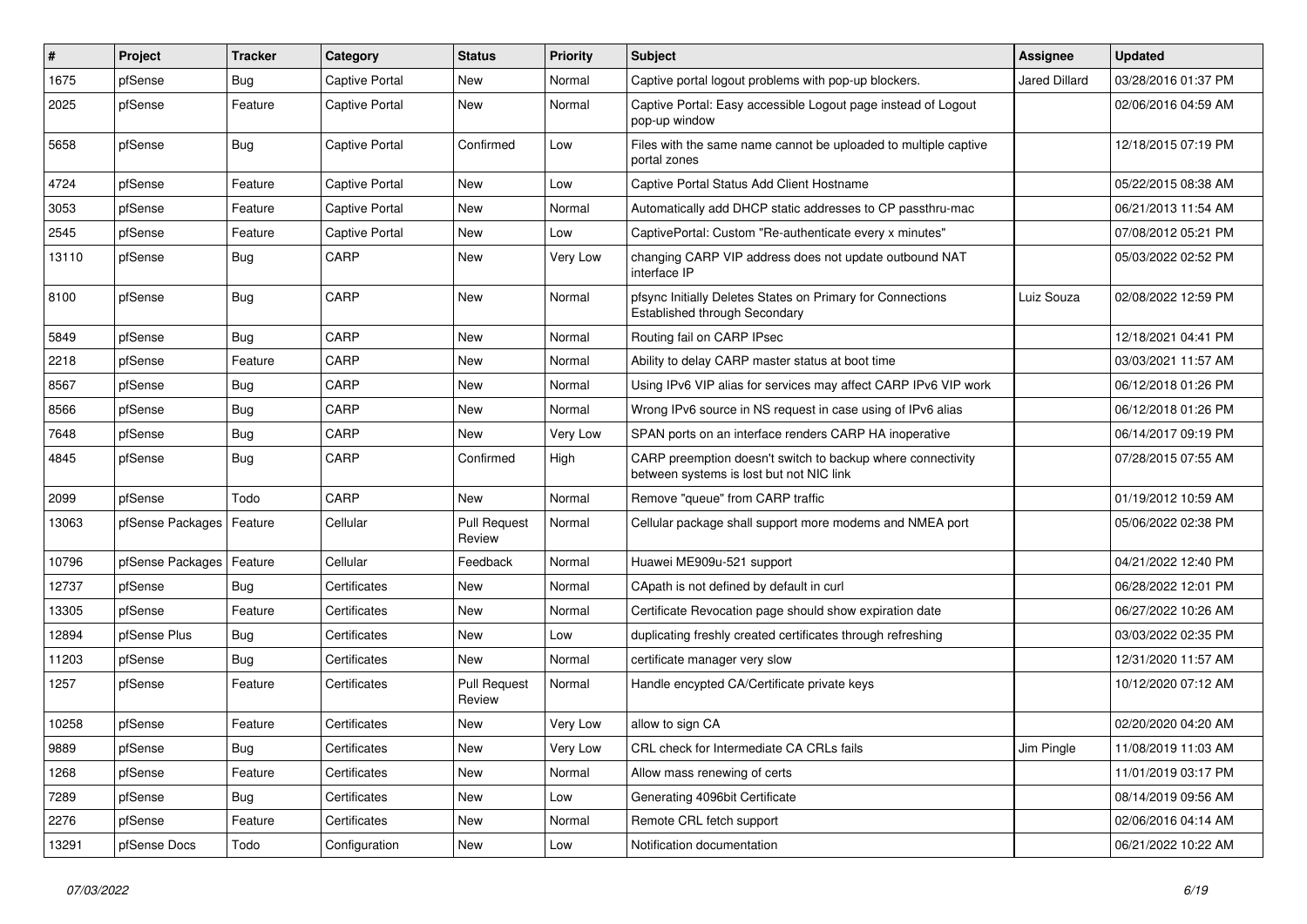| ∦     | Project          | <b>Tracker</b> | Category                        | <b>Status</b>                 | <b>Priority</b> | Subject                                                                                                               | <b>Assignee</b> | <b>Updated</b>      |
|-------|------------------|----------------|---------------------------------|-------------------------------|-----------------|-----------------------------------------------------------------------------------------------------------------------|-----------------|---------------------|
| 12402 | pfSense Docs     | Todo           | Configuration                   | <b>New</b>                    | Normal          | Feedback on Configuration - Advanced Configuration Options -<br>Notifications                                         |                 | 09/24/2021 12:46 AM |
| 12098 | pfSense Docs     | Correction     | Configuration                   | <b>New</b>                    | Normal          | Feedback on pfSense Configuration Recipes - Accessing a<br>CPE/Modem from Inside the Firewall                         |                 | 07/02/2021 02:30 AM |
| 13288 | pfSense          | Bug            | Configuration<br><b>Backend</b> | <b>New</b>                    | Normal          | Encode FreeRADIUS Custom Options                                                                                      |                 | 06/20/2022 10:36 AM |
| 13287 | pfSense          | Feature        | Configuration<br>Backend        | <b>New</b>                    | Normal          | Encode OpenVPN Custom Options                                                                                         |                 | 06/20/2022 10:33 AM |
| 12483 | pfSense          | <b>Bug</b>     | Configuration<br>Backend        | <b>New</b>                    | Normal          | GUI creates inconsistent config.xml                                                                                   |                 | 10/23/2021 06:48 AM |
| 3895  | pfSense          | Feature        | Configuration<br>Backend        | New                           | Normal          | Timeout for "Apply change"                                                                                            |                 | 01/25/2021 08:07 AM |
| 10833 | pfSense          | <b>Bug</b>     | Configuration<br>Backend        | <b>New</b>                    | Normal          | unbound exits on configuration error when link status flaps on LAN<br>interface                                       |                 | 08/13/2020 11:53 PM |
| 6398  | pfSense          | <b>Bug</b>     | Configuration<br>Backend        | <b>New</b>                    | Normal          | If config cannot be loaded due to corruption or bug, it isn't handled<br>gracefully (just stops)                      |                 | 08/13/2019 01:23 PM |
| 5902  | pfSense          | Todo           | Configuration<br>Backend        | New                           | Normal          | Use a common place for default values                                                                                 |                 | 08/13/2019 12:53 PM |
| 13258 | pfSense          | <b>Bug</b>     | Console Menu                    | <b>Pull Request</b><br>Review | Low             | secret menu option 100                                                                                                | Jim Pingle      | 06/28/2022 12:01 PM |
| 13268 | pfSense          | Todo           | Console Menu                    | Ready To Test   Normal        |                 | columns don't align nicely in console with medium-long interface<br>names                                             |                 | 06/12/2022 10:32 PM |
| 13249 | pfSense          | Bug            | Console Menu                    | <b>New</b>                    | Normal          | Running playback comands multiple times results in PHP error                                                          |                 | 06/06/2022 07:02 AM |
| 6469  | pfSense          | Feature        | Console Menu                    | <b>New</b>                    | Normal          | Improve help + self documentation in console PHP shell                                                                |                 | 08/13/2019 01:23 PM |
| 7747  | pfSense          | Feature        | Console Menu                    | New                           | Normal          | Minor UI Tweak: Make hitting enter on the console (esp via SSH)<br>should not log you out, but simply redraw the menu |                 | 08/01/2017 04:03 PM |
| 2693  | pfSense          | Feature        | Console Menu                    | New                           | Normal          | Allow mapping mapping non-physical interfaces via console                                                             | Mathieu Simon   | 11/27/2012 03:00 PM |
| 11970 | pfSense Packages | <b>Bug</b>     | Coreboot                        | New                           | Normal          | Netgate Firmware Upgrade Doesn't Work on XG-2758                                                                      |                 | 04/21/2022 12:39 PM |
| 13074 | pfSense Plus     | Bug            | Cryptographic<br>Modules        | New                           | Normal          | AES-GCM with SafeXcel on Netgate 2100 causes MBUF overload                                                            |                 | 06/12/2022 11:14 AM |
| 12658 | pfSense Packages | Feature        | darkstat                        | <b>New</b>                    | Normal          | Adding prometheus metrics to darkstat                                                                                 |                 | 05/27/2022 09:44 PM |
| 13325 | pfSense Plus     | <b>Bug</b>     | Dashboard                       | <b>New</b>                    | Normal          | System Information Widget Reloading                                                                                   |                 | 06/30/2022 12:00 PM |
| 12673 | pfSense          | <b>Bug</b>     | Dashboard                       | <b>Pull Request</b><br>Review | Normal          | Firewall Logs Widget fails to update at intervals below 5 seconds.                                                    | Viktor Gurov    | 06/28/2022 12:01 PM |
| 13168 | pfSense          | Feature        | Dashboard                       | New                           | Low             | Multiple Dashboard views for a single user                                                                            |                 | 05/16/2022 07:53 AM |
| 13165 | pfSense          | Feature        | Dashboard                       | <b>Pull Request</b><br>Review | Normal          | Feat: live update for Services dashboard widget                                                                       |                 | 05/15/2022 01:48 AM |
| 10395 | pfSense          | Feature        | Dashboard                       | New                           | Low             | Add Dashboard System Information support for more PC Engines<br><b>APU</b> boards                                     |                 | 02/17/2022 01:02 AM |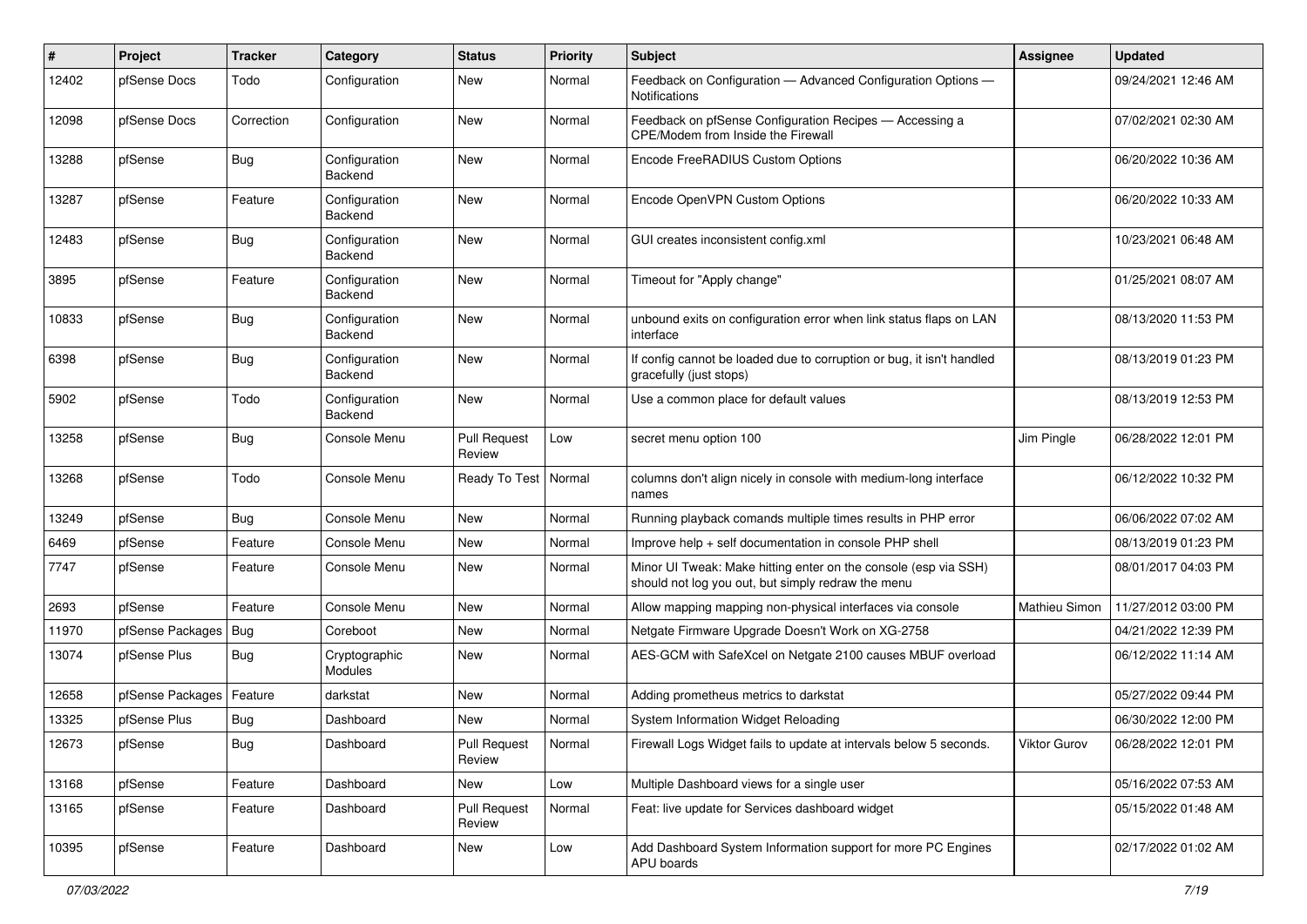| #     | Project      | <b>Tracker</b> | Category        | <b>Status</b>                 | <b>Priority</b> | Subject                                                                                                | <b>Assignee</b>      | <b>Updated</b>      |
|-------|--------------|----------------|-----------------|-------------------------------|-----------------|--------------------------------------------------------------------------------------------------------|----------------------|---------------------|
| 7113  | pfSense      | <b>Bug</b>     | Dashboard       | New                           | Normal          | Interface name in Traffic Graphs                                                                       |                      | 12/31/2021 05:40 PM |
| 11759 | pfSense      | <b>Bug</b>     | Dashboard       | New                           | Normal          | Traffic graphs on dashboard double upload on pppoe links                                               |                      | 12/30/2021 04:00 AM |
| 7387  | pfSense      | <b>Bug</b>     | Dashboard       | New                           | Low             | New Traffic Graph in dashboard resets inverted view to normal view                                     | <b>Jared Dillard</b> | 12/11/2021 08:14 PM |
| 10280 | pfSense      | Feature        | Dashboard       | <b>New</b>                    | Low             | DHCP Leases widget                                                                                     |                      | 11/07/2020 09:18 PM |
| 9353  | pfSense      | <b>Bug</b>     | Dashboard       | New                           | Low             | PHPSession errors from limited access to dashboard and widgets                                         |                      | 10/06/2020 09:31 AM |
| 10401 | pfSense      | Feature        | Dashboard       | New                           | Normal          | Request: ability to sort/separate stopped/running Service(s) on<br>Dashboard -> Services Status widget |                      | 03/31/2020 04:48 PM |
| 7788  | pfSense      | Bug            | Dashboard       | <b>New</b>                    | Low             | Irregular updating of widgets like cpu/uptime on system widget.                                        |                      | 08/21/2019 09:03 AM |
| 7182  | pfSense      | Feature        | Dashboard       | New                           | Normal          | Break up System Widget on the Dashboard                                                                |                      | 08/21/2019 08:59 AM |
| 5567  | pfSense      | Feature        | Dashboard       | <b>New</b>                    | Low             | CARP status widget does not update in real time                                                        |                      | 08/20/2019 03:33 PM |
| 7974  | pfSense      | Feature        | Dashboard       | New                           | Normal          | <b>ZFS RAID Monitor Not available</b>                                                                  |                      | 08/20/2019 01:34 PM |
| 8458  | pfSense      | Feature        | Dashboard       | New                           | Low             | Allow reordering of interface widget                                                                   |                      | 08/14/2019 10:52 AM |
| 7857  | pfSense      | <b>Bug</b>     | Dashboard       | New                           | Very Low        | Interfaces Widget U/I fails to wrap IPV6 addresses when the string is<br>too wide for the widget       |                      | 08/13/2019 09:15 AM |
| 9677  | pfSense      | Bug            | Dashboard       | New                           | Normal          | Dashboard hangs when widget needs data from a remote host which<br>is down                             |                      | 08/13/2019 09:15 AM |
| 8157  | pfSense      | Bug            | Dashboard       | New                           | Very Low        | Traffic Graph clutter from time to time                                                                |                      | 12/03/2017 06:40 AM |
| 7934  | pfSense      | Feature        | Dashboard       | New                           | Very Low        | format support phone# for international use                                                            |                      | 10/12/2017 04:38 PM |
| 6390  | pfSense      | Todo           | Dashboard       | New                           | Low             | Autoscale from Traffic Graph not correct size (big graphs)                                             |                      | 05/23/2016 01:38 PM |
| 4646  | pfSense      | Feature        | Dashboard       | <b>New</b>                    | Normal          | Recover valuable vertical screen real estate in dashboard                                              |                      | 04/20/2015 07:46 PM |
| 3411  | pfSense      | Bug            | Dashboard       | New                           | Low             | Interfaces and statistics dashboard widgets very slow with large<br>numbers of interfaces              |                      | 01/24/2014 02:09 AM |
| 2479  | pfSense      | Feature        | Dashboard       | New                           | Normal          | Allow reordering of the traffic graphs on the dashboard                                                |                      | 06/08/2012 04:13 PM |
| 7244  | pfSense      | Feature        | Developer Tools | <b>New</b>                    | Normal          | Publish pfsense as a Vagrant Basebox                                                                   |                      | 01/29/2019 04:09 AM |
| 1219  | pfSense      | Feature        | Developer Tools | New                           | Low             | Ship DTRACE enabled kernels in the images                                                              |                      | 07/26/2017 03:14 AM |
| 11471 | pfSense Docs | Todo           | Development     | New                           | Low             | Feedback on Development - Developing Packages                                                          | Jim Pingle           | 02/19/2021 02:52 PM |
| 11071 | pfSense Docs | New Content    | <b>DHCP</b>     | New                           | Normal          | Feedback on Services - IPv6 Router Advertisements                                                      | Jim Pingle           | 12/08/2020 09:25 AM |
| 8852  | pfSense Docs | Correction     | <b>DHCP</b>     | New                           | Normal          | [feedback form] Unclear about "Client Identifier" in a static mapping                                  | Jim Pingle           | 09/23/2020 02:30 PM |
| 12959 | pfSense      | Bug            | DHCP (IPv4)     | Feedback                      | Normal          | dhcplease process wrongly update host file if client-hostname is<br>empty                              |                      | 07/01/2022 09:10 AM |
| 13321 | pfSense      | Bug            | DHCP (IPv4)     | <b>Pull Request</b><br>Review | Normal          | dhcpleases handles duplicate hostnames incorrectly                                                     |                      | 06/30/2022 07:06 AM |
| 13250 | pfSense      | Todo           | DHCP (IPv4)     | New                           | Very Low        | Clean up DHCP Server option language                                                                   | Jim Pingle           | 06/28/2022 12:01 PM |
| 13273 | pfSense      | <b>Bug</b>     | DHCP (IPv4)     | New                           | Normal          | dhclient can use conflicting recorded leases                                                           |                      | 06/14/2022 11:07 AM |
| 13256 | pfSense      | Feature        | DHCP (IPv4)     | New                           | Normal          | Better handling of duplicate IPs in static DHCP assignments                                            |                      | 06/11/2022 04:51 PM |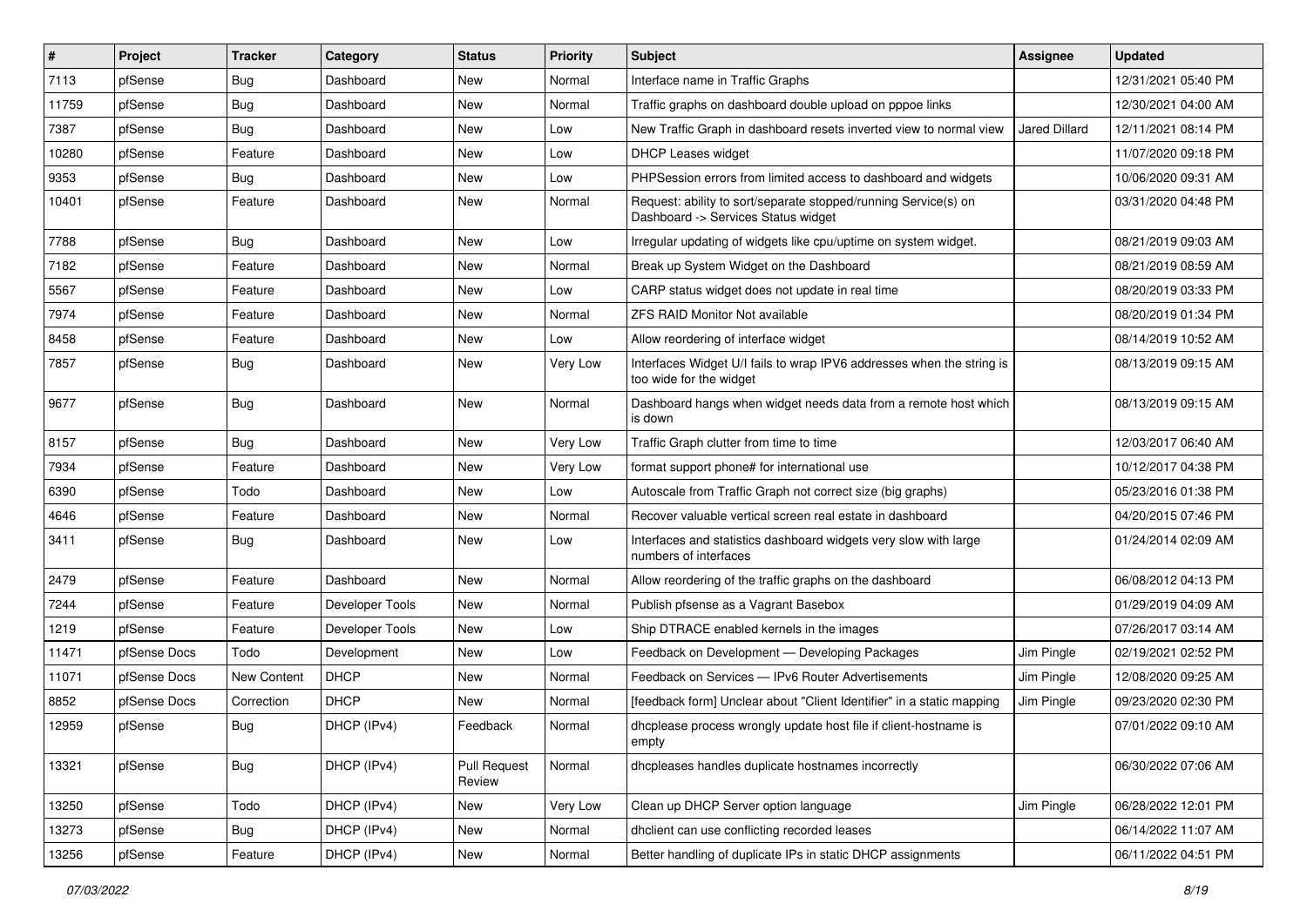| $\vert$ # | Project | <b>Tracker</b> | Category    | <b>Status</b> | <b>Priority</b> | Subject                                                                                                                            | Assignee             | <b>Updated</b>      |
|-----------|---------|----------------|-------------|---------------|-----------------|------------------------------------------------------------------------------------------------------------------------------------|----------------------|---------------------|
| 13263     | pfSense | <b>Bug</b>     | DHCP (IPv4) | New           | Low             | Deleting a static DHCP entry when the related IP is not in the arp<br>table spams the log                                          |                      | 06/10/2022 11:18 AM |
| 13217     | pfSense | <b>Bug</b>     | DHCP (IPv4) | New           | Normal          | dhclient using default pid file location which does not exist                                                                      | Viktor Gurov         | 05/26/2022 08:09 AM |
| 4451      | pfSense | Bug            | DHCP (IPv4) | New           | Low             | Status DHCP Leases shows double entries for static entries without<br>IP address                                                   | <b>Phillip Davis</b> | 05/21/2022 04:55 PM |
| 12922     | pfSense | <b>Bug</b>     | DHCP (IPv4) | New           | Normal          | Classless static routes received on DHCP WAN can override chosen<br>default gateway                                                |                      | 03/28/2022 10:08 AM |
| 8179      | pfSense | <b>Bug</b>     | DHCP (IPv4) | Feedback      | Normal          | Incorrect reverse DNS zone in DHCP server config for<br>non-octet-aligned subnet mask                                              | Renato Botelho       | 02/09/2022 11:17 PM |
| 12070     | pfSense | <b>Bug</b>     | DHCP (IPv4) | New           | Low             | VLAN0 for WAN DHCP                                                                                                                 |                      | 12/23/2021 04:31 PM |
| 6362      | pfSense | Bug            | DHCP (IPv4) | Confirmed     | Normal          | DHCP Client ID not used                                                                                                            |                      | 07/09/2021 06:30 AM |
| 12067     | pfSense | Bug            | DHCP (IPv4) | New           | Very Low        | <b>DHCP Monitoring Statistics Error</b>                                                                                            |                      | 06/21/2021 08:39 AM |
| 8330      | pfSense | Feature        | DHCP (IPv4) | New           | Normal          | add options for ddns-local-address statements                                                                                      |                      | 04/27/2021 12:31 PM |
| 11004     | pfSense | Feature        | DHCP (IPv4) | New           | Low             | DHCP reservations with no IP address show entries in DHCP leases                                                                   |                      | 10/26/2020 07:22 AM |
| 7405      | pfSense | Feature        | DHCP (IPv4) | New           | Normal          | Ability to add dhcp host reservations from "Diagnostics -> ARP table"                                                              |                      | 10/12/2020 08:22 AM |
| 6960      | pfSense | Feature        | DHCP (IPv4) | <b>New</b>    | Normal          | Consider replacing ISC DHCP server with KEA DHCP                                                                                   |                      | 09/24/2020 01:59 PM |
| 9130      | pfSense | Feature        | DHCP (IPv4) | New           | Normal          | Request ID [#INC-16195]: DHCP - PXE Boot                                                                                           |                      | 09/10/2020 01:39 PM |
| 10802     | pfSense | Feature        | DHCP (IPv4) | <b>New</b>    | Very Low        | Seperator for DHCP Static Mapped leases                                                                                            |                      | 07/31/2020 10:30 AM |
| 6544      | pfSense | Feature        | DHCP (IPv4) | New           | Very Low        | RFC 3046 DHCP Option 82 support (and RFC 3315/4649/4580 for<br>IPv6                                                                |                      | 07/13/2020 02:14 AM |
| 2983      | pfSense | Feature        | DHCP (IPv4) | New           | Normal          | DHCPD: Add vendor-class-identifier and MAC-OIDs                                                                                    |                      | 05/29/2020 09:24 PM |
| 10345     | pfSense | Feature        | DHCP (IPv4) | <b>New</b>    | Normal          | DHCP lease distinction between online and offline                                                                                  |                      | 03/16/2020 07:56 AM |
| 10250     | pfSense | Feature        | DHCP (IPv4) | New           | Very Low        | DHCP lease view by interface                                                                                                       |                      | 02/11/2020 07:47 AM |
| 9732      | pfSense | Feature        | DHCP (IPv4) | <b>New</b>    | Normal          | System UTC time offset in DHCP Option 2                                                                                            |                      | 09/06/2019 08:39 PM |
| 7441      | pfSense | Feature        | DHCP (IPv4) | New           | Low             | Display start/end times for Static Mapping leases on DHCP<br>Leases/DHCPv6 Leases                                                  |                      | 08/21/2019 10:48 AM |
| 3771      | pfSense | <b>Bug</b>     | DHCP (IPv4) | New           | Normal          | Webinterface and dhcpdcrashes with 500+ static leases                                                                              |                      | 08/21/2019 09:26 AM |
| 8614      | pfSense | <b>Bug</b>     | DHCP (IPv4) | <b>New</b>    | Normal          | Cannot remove Additional BOOTP/DHCP Options                                                                                        |                      | 08/21/2019 09:15 AM |
| 7172      | pfSense | <b>Bug</b>     | DHCP (IPv4) | New           | Normal          | Sorting by hostname in Services > DHCP Server > LAN should be<br>"natural" (alphanumeric friendly)                                 |                      | 08/20/2019 03:47 PM |
| 2323      | pfSense | Feature        | DHCP (IPv4) | New           | Low             | GUI doesn't allow to configure DHCP server to serve IP addresses<br>belonging to subnets wich are not associated with an interface |                      | 08/19/2019 10:27 AM |
| 2774      | pfSense | Feature        | DHCP (IPv4) | New           | Normal          | Extend DHCP Pools code to allow using different subnets                                                                            |                      | 08/19/2019 10:27 AM |
| 9343      | pfSense | <b>Bug</b>     | DHCP (IPv4) | New           | Normal          | diag_arp.php times out with large DHCPD leases table                                                                               |                      | 08/14/2019 01:19 PM |
| 6615      | pfSense | Feature        | DHCP (IPv4) | New           | Normal          | new DHCP server option                                                                                                             |                      | 08/13/2019 01:39 PM |
| 5080      | pfSense | Feature        | DHCP (IPv4) | New           | Normal          | Settings tab under Services>DHCP Server                                                                                            |                      | 08/13/2019 12:53 PM |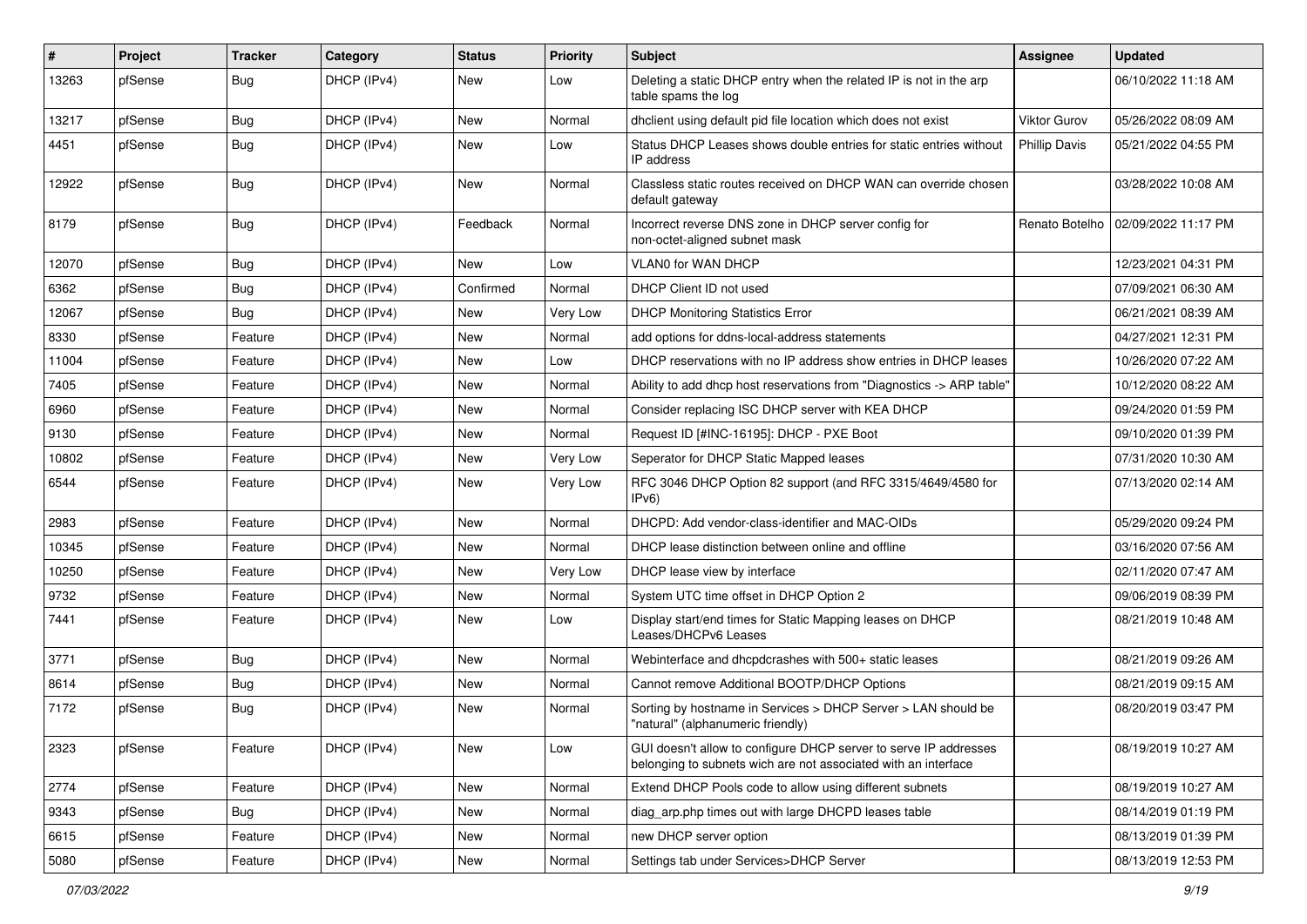| $\vert$ # | Project | <b>Tracker</b> | Category    | <b>Status</b>                 | <b>Priority</b> | <b>Subject</b>                                                                                 | <b>Assignee</b>    | <b>Updated</b>      |
|-----------|---------|----------------|-------------|-------------------------------|-----------------|------------------------------------------------------------------------------------------------|--------------------|---------------------|
| 8879      | pfSense | Feature        | DHCP (IPv4) | <b>New</b>                    | Very Low        | DHCP options ADD force options                                                                 |                    | 09/07/2018 09:14 AM |
| 4899      | pfSense | Feature        | DHCP (IPv4) | <b>New</b>                    | Normal          | Additional BOOTP/DHCP Options should allow a force option                                      |                    | 01/02/2018 02:24 PM |
| 4061      | pfSense | <b>Bug</b>     | DHCP (IPv4) | Confirmed                     | Normal          | dhcpd doesn't send client-hostname to peer, breaking DHCP lease<br>registrations w/HA          |                    | 02/24/2017 08:58 PM |
| 3534      | pfSense | Feature        | DHCP (IPv4) | New                           | Normal          | DDNS using arbitrary zone primary                                                              |                    | 07/08/2014 11:40 AM |
| 3404      | pfSense | Bug            | DHCP (IPv4) | New                           | Normal          | DHCP Server Fails to Start on Interfaces that are Slow to Come<br><b>Online During Boot</b>    |                    | 02/11/2014 05:09 PM |
| 13253     | pfSense | Bug            | DHCP (IPv6) | <b>New</b>                    | Normal          | dhcp6c" is not restarted when applying settings when multiple<br>WANs are configured for DHCP6 |                    | 06/28/2022 12:01 PM |
| 12947     | pfSense | <b>Bug</b>     | DHCP (IPv6) | <b>Pull Request</b><br>Review | Normal          | DHCP6 client does not take any action if the interface IPv6 address<br>changes during renewal  |                    | 06/28/2022 12:01 PM |
| 13296     | pfSense | Feature        | DHCP (IPv6) | <b>New</b>                    | Normal          | Add support for DHCP6 OPTION PD EXCLUDE (RFC 6603)                                             |                    | 06/24/2022 10:10 PM |
| 13248     | pfSense | Regression     | DHCP (IPv6) | New                           | Normal          | IPv6 Router Advertisements runs when config.xml does not contain<br>an entry for the interface |                    | 06/05/2022 07:44 PM |
| 13237     | pfSense | Bug            | DHCP (IPv6) | <b>New</b>                    | Normal          | dhcp6c script cannot be executed safely                                                        |                    | 06/01/2022 11:20 AM |
| 9536      | pfSense | Feature        | DHCP (IPv6) | <b>New</b>                    | Normal          | Support dynamic prefix in DHCPv6 Server                                                        |                    | 05/25/2022 04:27 AM |
| 9136      | pfSense | Bug            | DHCP (IPv6) | <b>New</b>                    | High            | IPv6 Tracking Interfaces Lose IPv6 Address in Certain Cases                                    |                    | 04/21/2022 12:39 PM |
| 7138      | pfSense | Bug            | DHCP (IPv6) | Assigned                      | Normal          | Pfsense wide dhcpv6 client doesn't recognise ifid statement                                    |                    | 04/21/2022 12:39 PM |
| 12823     | pfSense | Bug            | DHCP (IPv6) | <b>New</b>                    | Normal          | Multiple DHCP6 WAN connections PPPoE interface 'defached'<br>status                            |                    | 02/18/2022 05:39 AM |
| 12581     | pfSense | Regression     | DHCP (IPv6) | New                           | Normal          | CARP IPv6 assigned address does not get advertised to endpoints<br>with RADV                   |                    | 12/16/2021 02:34 PM |
| 6691      | pfSense | <b>Bug</b>     | DHCP (IPv6) | <b>New</b>                    | Normal          | dhcp6c quits after only two tries if no response was received                                  |                    | 12/07/2020 04:25 PM |
| 6051      | pfSense | Bug            | DHCP (IPv6) | <b>New</b>                    | Normal          | DHCPv6 Client Failure for additional WAN Address causes<br>2-seconds-service-restart-loop      |                    | 12/03/2020 01:08 AM |
| 10714     | pfSense | <b>Bug</b>     | DHCP (IPv6) | <b>New</b>                    | Normal          | radvd only gives out the prefix of the "first" IPv6 address of an<br>interface                 |                    | 10/06/2020 01:03 PM |
| 10822     | pfSense | <b>Bug</b>     | DHCP (IPv6) | <b>New</b>                    | Normal          | Deprecated IPv6 prefix won't be announced as deprecated to clients                             |                    | 08/10/2020 09:23 AM |
| 6283      | pfSense | Feature        | DHCP (IPv6) | <b>New</b>                    | Normal          | Register DHCPv6 leases with DNS resolver                                                       |                    | 08/21/2019 10:48 AM |
| 9575      | pfSense | Feature        | DHCP (IPv6) | New                           | Very Low        | RFC 7078 - Distributing Address Selection Policy Using DHCPv6                                  |                    | 08/14/2019 02:39 PM |
| 6873      | pfSense | Bug            | DHCP (IPv6) | New                           | Low             | radvd - Too many addresses in RDNSS section when previously<br>using DHCPv6                    | Dominic<br>McKeown | 06/06/2018 10:45 AM |
| 3185      | pfSense | Feature        | DHCP (IPv6) | <b>New</b>                    | Normal          | Accommodate a DHCPv6 failover-like mechanism                                                   |                    | 11/24/2017 10:44 AM |
| 7821      | pfSense | <b>Bug</b>     | DHCP (IPv6) | <b>New</b>                    | Normal          | GIF does not support broadcast                                                                 |                    | 08/29/2017 10:50 AM |
| 7734      | pfSense | Bug            | DHCP (IPv6) | New                           | Normal          | Using opton ia pd0 does not renew prefix and prefix get dropped                                |                    | 07/31/2017 03:46 AM |
| 5950      | pfSense | Feature        | DHCP (IPv6) | New                           | Normal          | DHCPv6 Server support for PD of PD-obtained networks                                           |                    | 03/04/2016 03:04 AM |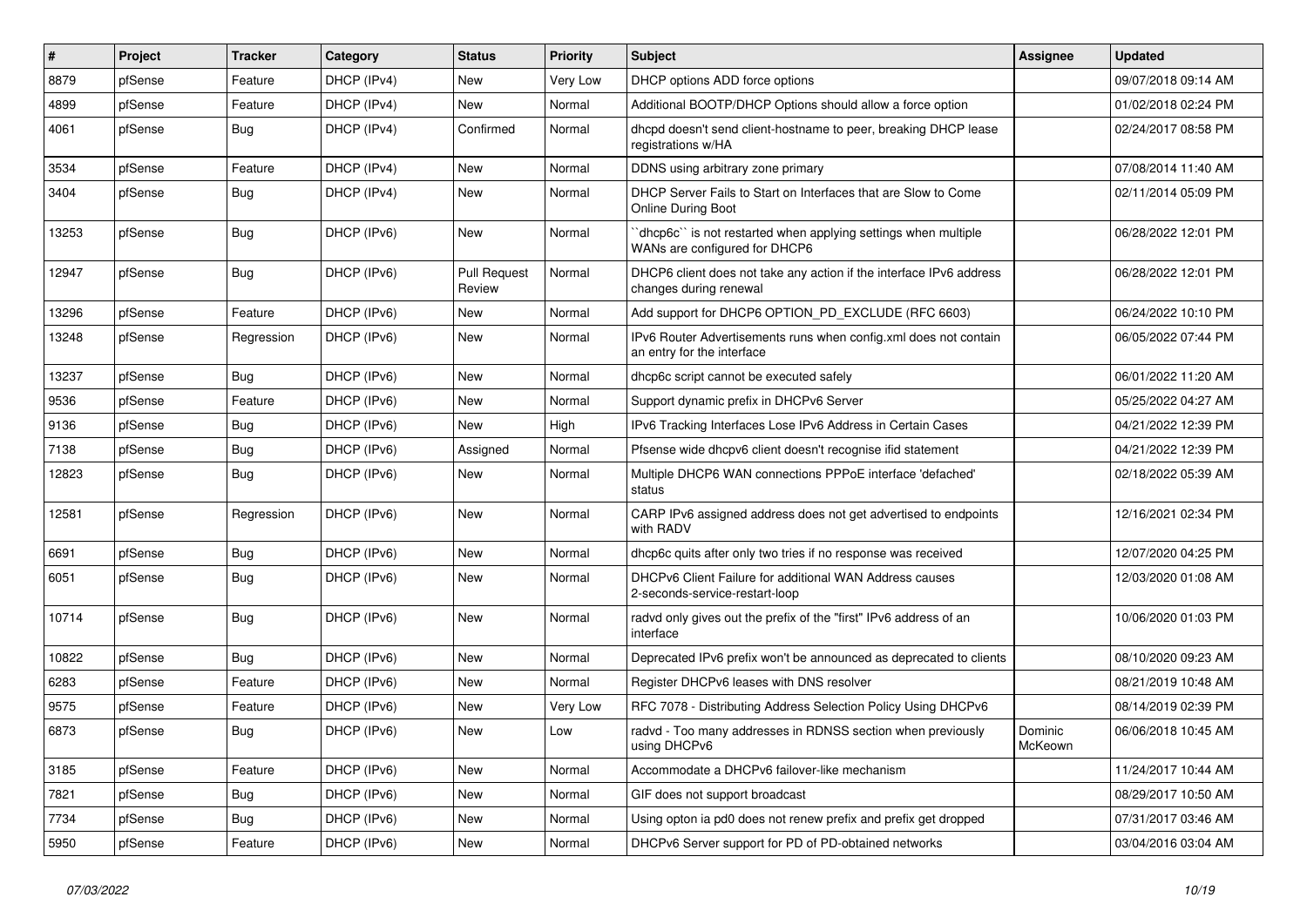| $\vert$ # | Project      | <b>Tracker</b> | Category             | <b>Status</b>          | <b>Priority</b> | <b>Subject</b>                                                               | Assignee   | <b>Updated</b>      |
|-----------|--------------|----------------|----------------------|------------------------|-----------------|------------------------------------------------------------------------------|------------|---------------------|
| 12508     | pfSense      | <b>Bug</b>     | <b>DHCP Relay</b>    | <b>New</b>             | Normal          | DHCP Relay over VPN                                                          |            | 11/06/2021 11:25 AM |
| 12120     | pfSense      | Feature        | <b>DHCP Relay</b>    | New                    | Normal          | Permit several sets of destination DHCP servers in DHCP relay                |            | 07/11/2021 05:41 PM |
| 11149     | pfSense      | <b>Bug</b>     | <b>DHCP Relay</b>    | <b>New</b>             | Normal          | DHCP relay won't start with DHCP server behind gateway                       |            | 03/22/2021 05:13 AM |
| 10904     | pfSense      | Feature        | <b>DHCP Relay</b>    | Pull Request<br>Review | Normal          | Support vti interfaces in dhcrelay                                           | Luiz Souza | 10/12/2020 07:35 AM |
| 10715     | pfSense      | Bug            | <b>DHCP Relay</b>    | New                    | Normal          | DHCPv6 relay always uses the "first" IPv6 address of an interface            |            | 06/29/2020 05:01 AM |
| 9680      | pfSense      | Feature        | <b>DHCP Relay</b>    | <b>New</b>             | Normal          | Seperate DHCP Server and relay per interface                                 |            | 02/27/2020 10:47 AM |
| 4680      | pfSense      | <b>Bug</b>     | <b>DHCP Relay</b>    | New                    | Normal          | DHCP relay does not work with DHCP server on other end of<br>OpenVPN tunnel  |            | 05/05/2015 06:55 PM |
| 13322     | pfSense      | Feature        | Diagnostics          | <b>New</b>             | Low             | Define Packet Capture Protocol                                               |            | 06/30/2022 06:45 AM |
| 12757     | pfSense      | Bug            | Diagnostics          | Pull Request<br>Review | Very Low        | Clean up /etc/inc/filter.inc use of pfctl -F                                 |            | 06/28/2022 12:01 PM |
| 12791     | pfSense Docs | New Content    | Diagnostics          | <b>New</b>             | Normal          | Diagnostic Information for Support (pfSense)                                 |            | 02/13/2022 08:49 PM |
| 3796      | pfSense      | Bug            | Diagnostics          | Confirmed              | Normal          | States summary fails and is very slow with large state tables                |            | 12/11/2021 08:03 PM |
| 12343     | pfSense      | Feature        | Diagnostics          | New                    | Low             | Real time traffic monitoring                                                 |            | 09/06/2021 01:26 PM |
| 11856     | pfSense      | Feature        | Diagnostics          | <b>New</b>             | Normal          | Replace/add Alias or DNS names for known LAN addresses in the<br>State table |            | 04/27/2021 08:01 AM |
| 9718      | pfSense      | Feature        | Diagnostics          | <b>New</b>             | Low             | Make diag states summary table sortable                                      |            | 10/06/2020 09:12 AM |
| 7848      | pfSense      | <b>Bug</b>     | Diagnostics          | <b>New</b>             | Low             | NDP Table Sort by Expiration Error                                           |            | 08/26/2019 02:56 PM |
| 1656      | pfSense      | Feature        | Diagnostics          | <b>New</b>             | Normal          | Teach pfctl to kill states by port number                                    |            | 08/21/2019 09:55 AM |
| 7442      | pfSense      | Feature        | Diagnostics          | <b>New</b>             | Low             | Suggestions for Diagnostics / ARP Table and Diagnostics / NDP<br>Table       |            | 08/21/2019 09:27 AM |
| 7459      | pfSense      | Feature        | Diagnostics          | <b>New</b>             | Low             | "Refresh" button for Diagnostics/Tables display                              |            | 08/21/2019 09:27 AM |
| 6804      | pfSense      | Feature        | Diagnostics          | <b>New</b>             | Very Low        | Add row counter into Diagnostics -> Edit File                                |            | 08/20/2019 03:44 PM |
| 5556      | pfSense      | Feature        | Diagnostics          | New                    | Normal          | No error when downloading non-existing file on Diagnostics/Execute           |            | 08/20/2019 03:43 PM |
| 4456      | pfSense      | Feature        | Diagnostics          | <b>New</b>             | Normal          | Packet capture additional filtering options                                  |            | 08/20/2019 03:30 PM |
| 4914      | pfSense      | Feature        | Diagnostics          | <b>New</b>             | Low             | <b>Packet Capture Settings</b>                                               |            | 08/20/2019 08:51 AM |
| 7590      | pfSense      | <b>Bug</b>     | Diagnostics          | <b>New</b>             | Normal          | diag edit do not save when nothing to sae (in directory browse view)         |            | 05/20/2017 05:04 PM |
| 7589      | pfSense      | <b>Bug</b>     | Diagnostics          | New                    | Normal          | diag edit.php old print info box                                             |            | 05/20/2017 05:02 PM |
| 12883     | pfSense Docs | Todo           | <b>DNS</b>           | <b>New</b>             | Normal          | Feedback on Services - DNS Resolver - Host Overrides                         |            | 02/28/2022 07:54 PM |
| 7329      | pfSense      | <b>Bug</b>     | <b>DNS Forwarder</b> | New                    | Low             | DHCP Not Updating DNS                                                        |            | 01/21/2022 09:16 PM |
| 12139     | pfSense      | Feature        | <b>DNS Forwarder</b> | New                    | Normal          | Add support in for specifying a DNSMASQ configuration file                   |            | 07/16/2021 09:45 PM |
| 2410      | pfSense      | Feature        | <b>DNS Forwarder</b> | <b>New</b>             | Normal          | Support name based aliasing via CNAMEs or some other<br>mechanism.           |            | 12/11/2012 09:56 PM |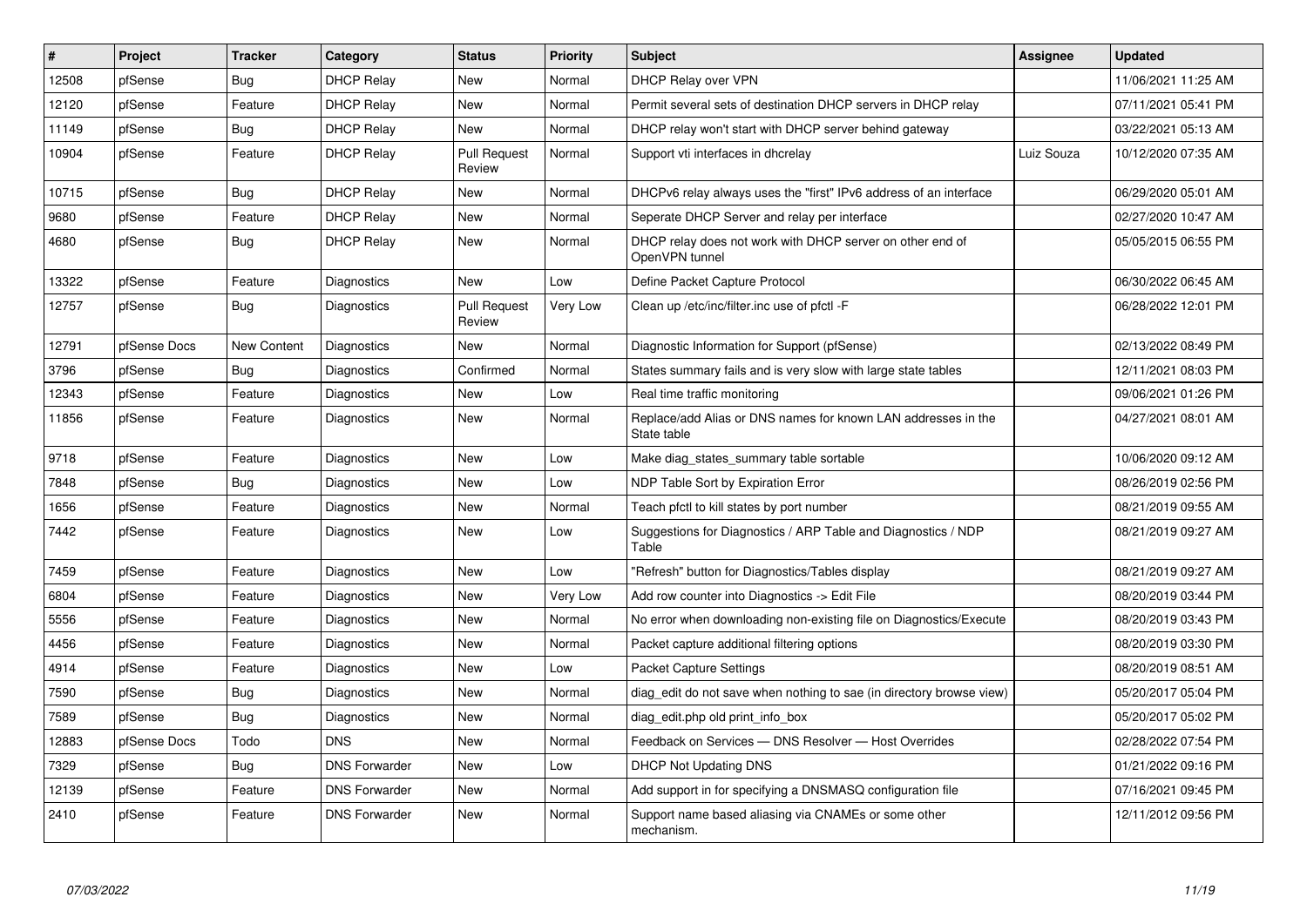| $\vert$ # | Project | <b>Tracker</b> | Category            | <b>Status</b>                 | <b>Priority</b> | Subject                                                                                                                       | <b>Assignee</b>                | <b>Updated</b>      |
|-----------|---------|----------------|---------------------|-------------------------------|-----------------|-------------------------------------------------------------------------------------------------------------------------------|--------------------------------|---------------------|
| 13254     | pfSense | Bug            | <b>DNS Resolver</b> | New                           | Normal          | DNS resolver does not update "unbound.conf" file during link down<br>events                                                   |                                | 06/28/2022 12:01 PM |
| 12612     | pfSense | Bug            | <b>DNS Resolver</b> | <b>New</b>                    | Normal          | DNS Resolver is restarted during every "rc.newwanip" event                                                                    |                                | 06/28/2022 12:01 PM |
| 5413      | pfSense | <b>Bug</b>     | <b>DNS Resolver</b> | Confirmed                     | High            | Incorrect Handling of Unbound Resolver [service restarts, cache<br>loss, DNS service interruption]                            |                                | 06/19/2022 11:11 PM |
| 1819      | pfSense | Bug            | <b>DNS Resolver</b> | New                           | Normal          | DNS Resolver Not Registering DHCP Server Specified Domain<br>Name                                                             | Luiz Souza                     | 04/28/2022 01:53 PM |
| 7152      | pfSense | <b>Bug</b>     | <b>DNS Resolver</b> | <b>New</b>                    | Normal          | Unbound / DNS Resolver issue if "Register DHCP static mappings in<br>the DNS Resolver" set before wildcard DNS custom options |                                | 12/18/2021 04:59 PM |
| 12551     | pfSense | Feature        | <b>DNS Resolver</b> | New                           | Low             | Add ability to set DNS resolver search domain list                                                                            |                                | 12/01/2021 11:18 AM |
| 7096      | pfSense | Bug            | <b>DNS Resolver</b> | Feedback                      | Normal          | Unbound fails to start on boot if specific network devices are<br>configured in the "Network Interfaces"                      |                                | 11/22/2021 08:59 AM |
| 11921     | pfSense | Feature        | <b>DNS Resolver</b> | <b>New</b>                    | Very Low        | Feature Request: Compile unbound with EDNS Client Subnet (ECS)<br>module (--enable-subnet)                                    |                                | 05/14/2021 07:29 AM |
| 10624     | pfSense | Bug            | <b>DNS Resolver</b> | <b>New</b>                    | Normal          | Unbound configuration memory leak with python module + register<br><b>DHCP</b> leases active                                  |                                | 02/26/2021 10:27 AM |
| 9654      | pfSense | Bug            | <b>DNS Resolver</b> | New                           | Normal          | After reboot, the DNS resolver must be restarted before it will<br>advertise the ipv6 DNS address of the router.              |                                | 11/20/2020 03:12 AM |
| 10342     | pfSense | <b>Bug</b>     | <b>DNS Resolver</b> | <b>New</b>                    | Normal          | Unbound domain overrides stop resolving periodically. They only<br>resume after the service has been restarted.               |                                | 03/13/2020 10:35 AM |
| 10143     | pfSense | <b>Bug</b>     | <b>DNS Resolver</b> | New                           | Normal          | System hostname DNS entry is assigned to the wrong IP on<br>multi-wan setups                                                  |                                | 12/31/2019 02:33 PM |
| 6103      | pfSense | Feature        | <b>DNS Resolver</b> | New                           | Normal          | DNS Resolver Outgoing Interfaces should be able to use Gateway<br>Groups                                                      |                                | 10/21/2019 08:02 AM |
| 6430      | pfSense | Bug            | <b>DNS Resolver</b> | Confirmed                     | Low             | pfsense should sanity-check hostnames when copying from<br>dhcpd.leases to /etc/hosts                                         |                                | 08/13/2019 01:23 PM |
| 9436      | pfSense | Feature        | <b>DNS Resolver</b> | <b>New</b>                    | Normal          | Unbound: enable dnstap support                                                                                                |                                | 03/27/2019 07:54 PM |
| 9037      | pfSense | <b>Bug</b>     | <b>DNS Resolver</b> | New                           | Normal          | Unbound not logging to syslog after reboot                                                                                    |                                | 10/12/2018 05:09 AM |
| 7495      | pfSense | Feature        | <b>DNS Resolver</b> | <b>New</b>                    | Low             | Ability to set TTL for local for Unbound host overrides and dhcp<br>leases                                                    |                                | 03/06/2018 09:46 AM |
| 8236      | pfSense | Feature        | <b>DNS Resolver</b> | <b>New</b>                    | Normal          | Ability to configure "forward-first" and "forward-host" options for more<br>robust domain overrides in DNS Resolver           |                                | 12/26/2017 01:26 AM |
| 7852      | pfSense | Feature        | <b>DNS Resolver</b> | New                           | Normal          | Add views support to Unbound GUI                                                                                              |                                | 09/11/2017 12:26 PM |
| 4798      | pfSense | Feature        | <b>DNS Resolver</b> | New                           | Normal          | Make host and domain overrides available to both DNS Resolver<br>and DNS Forwarder                                            |                                | 06/29/2015 02:14 AM |
| 13298     | pfSense | Bug            | Dynamic DNS         | <b>Pull Request</b><br>Review | Normal          | Dynv6 does not check response code when updating                                                                              | <b>Tiago Beling</b><br>d'Avila | 06/28/2022 12:01 PM |
| 13303     | pfSense | Bug            | Dynamic DNS         | <b>Pull Request</b><br>Review | Normal          | DynDNS - DNSExit no longer working                                                                                            | Koen Zomers                    | 06/28/2022 12:01 PM |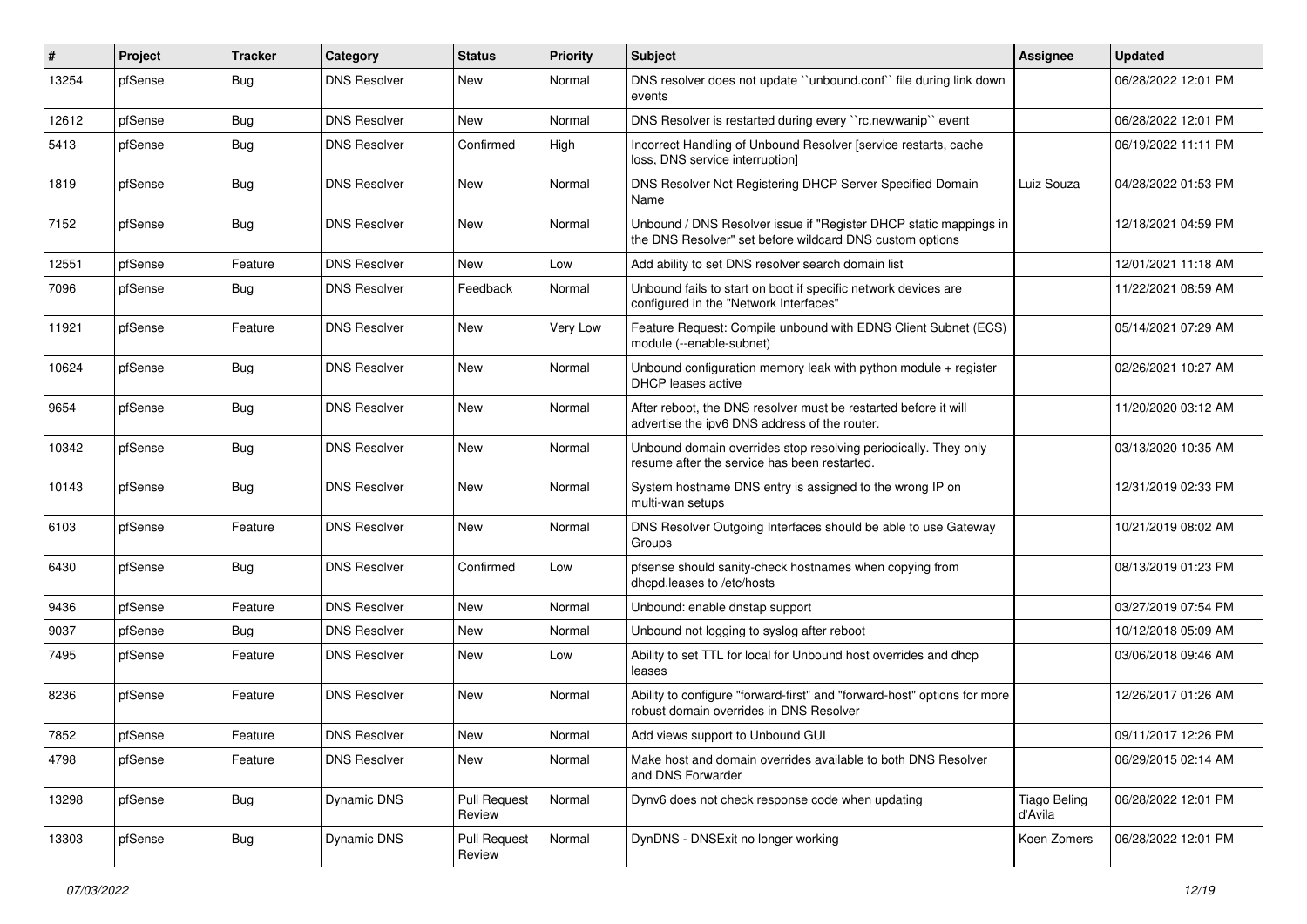| #     | Project                    | <b>Tracker</b> | Category              | <b>Status</b>                 | <b>Priority</b> | Subject                                                                                                 | Assignee     | <b>Updated</b>      |
|-------|----------------------------|----------------|-----------------------|-------------------------------|-----------------|---------------------------------------------------------------------------------------------------------|--------------|---------------------|
| 13167 | pfSense                    | <b>Bug</b>     | Dynamic DNS           | New                           | Normal          | phpDynDNS: DigitalOcean ddns update fails (bad request, invalid<br>character '-' in request id)         |              | 06/16/2022 09:30 PM |
| 12877 | pfSense                    | Bug            | Dynamic DNS           | Feedback                      | Normal          | Cloudflare DynDNS fails to update more than two addresses                                               |              | 05/29/2022 06:56 PM |
| 12848 | pfSense                    | Feature        | Dynamic DNS           | <b>New</b>                    | Normal          | Evaluation of the DynDNS "Result Match" string                                                          |              | 02/22/2022 02:01 AM |
| 12602 | pfSense                    | Feature        | Dynamic DNS           | <b>New</b>                    | Normal          | DHCPv6 should allow DDNS Client updates for hosts                                                       |              | 12/15/2021 11:00 AM |
| 12495 | pfSense                    | Feature        | Dynamic DNS           | <b>Pull Request</b><br>Review | Normal          | DynDNS: add deSEC IPv4&v6 simultaneos update                                                            | Lukas Wiest  | 11/01/2021 08:53 AM |
| 12494 | pfSense                    | Feature        | Dynamic DNS           | <b>Pull Request</b><br>Review | Normal          | DynDNS: make simultaneous update of IP and LegacyIP possible                                            | Lukas Wiest  | 11/01/2021 08:52 AM |
| 12063 | pfSense Docs               | Todo           | Dynamic DNS           | New                           | Normal          | Feedback on Services - Dynamic DNS - Configuring RFC 2136<br>Dynamic DNS updates                        |              | 06/18/2021 06:24 PM |
| 10962 | pfSense                    | Feature        | Dynamic DNS           | New                           | Normal          | Add Cpanel support for Dynamic DNS Clients                                                              |              | 12/28/2020 01:56 PM |
| 11177 | pfSense                    | <b>Bug</b>     | Dynamic DNS           | New                           | Normal          | DDNSv6 not using Check IP Services                                                                      |              | 12/21/2020 05:02 AM |
| 11147 | pfSense                    | Bug            | Dynamic DNS           | New                           | Normal          | Domeneshop DynDNS IPv4 and IPv6                                                                         |              | 12/09/2020 11:47 PM |
| 11084 | pfSense                    | Feature        | Dynamic DNS           | New                           | Normal          | Dynamic DNS include option to specify virtual IP addresses                                              |              | 11/19/2020 01:26 PM |
| 8432  | pfSense                    | <b>Bug</b>     | Dynamic DNS           | New                           | Normal          | Dynamic DNS Client gives an error that it can't find IPv6 address<br>when WAN interface is a LAGG       |              | 09/17/2020 05:23 AM |
| 10000 | pfSense                    | <b>Bug</b>     | Dynamic DNS           | New                           | Normal          | Azure Dynamic DNS A and AAAA Records for Apex Zone                                                      |              | 03/31/2020 09:03 AM |
| 9805  | pfSense                    | Bug            | Dynamic DNS           | New                           | Normal          | dynDNS cloudflare multiple entries                                                                      |              | 10/02/2019 04:51 PM |
| 7418  | pfSense                    | Feature        | Dynamic DNS           | <b>New</b>                    | Normal          | Dynamic dns should be sorted interface name                                                             |              | 08/21/2019 08:58 AM |
| 8500  | pfSense                    | <b>Bug</b>     | Dynamic DNS           | <b>New</b>                    | Low             | Incorrect categorization of status/info messages from phpDynDNS                                         |              | 08/16/2019 12:50 PM |
| 9664  | pfSense                    | <b>Bug</b>     | Dynamic DNS           | New                           | Normal          | DynDNS and Dual-wan problem with CloudFlare (works with No-Ip)                                          |              | 08/03/2019 10:00 AM |
| 9504  | pfSense                    | Bug            | Dynamic DNS           | New                           | Normal          | Multiple Dynamic DNS update notifications for the same interface,<br>not differentiated by the hostname |              | 05/07/2019 07:46 AM |
| 9063  | pfSense                    | Feature        | Dynamic DNS           | <b>New</b>                    | Normal          | Allow dynamic DNS client entry to specify which Check IP service to<br>use                              |              | 10/24/2018 11:53 AM |
| 8406  | pfSense                    | Bug            | Dynamic DNS           | New                           | Normal          | DDNS IPV6 Cloudflare Client does not detect PPOE address                                                |              | 03/31/2018 11:56 AM |
| 7718  | pfSense                    | Feature        | Dynamic DNS           | New                           | Very Low        | Hostname for Custom DynDNS Updater.                                                                     |              | 07/24/2017 10:05 AM |
| 7292  | pfSense                    | Feature        | Dynamic DNS           | <b>New</b>                    | Normal          | DynamicDNS configuration does not sync to HA secondary                                                  |              | 02/21/2017 04:56 PM |
| 10426 | pfSense Packages   Bug     |                | Filer                 | Feedback                      | Normal          | Filer must validate that File name is unig                                                              |              | 04/20/2022 11:02 AM |
| 11180 | pfSense Packages   Bug     |                | Filer                 | Feedback                      | Normal          | Filer run action for files on sync that wan't been modified                                             | Viktor Gurov | 01/08/2021 07:27 AM |
| 11235 | pfSense Packages   Bug     |                | Filer                 | New                           | Normal          | Filer run script when "state" unchanged                                                                 |              | 01/08/2021 07:24 AM |
| 11178 | pfSense Packages   Feature |                | Filer                 | New                           | Normal          | Filer do not ask what to do with previous filename                                                      |              | 12/31/2020 02:45 AM |
| 13067 | pfSense                    | <b>Bug</b>     | FilterDNS             | New                           | Normal          | filterdns resolve interval is twice the intended value                                                  |              | 04/17/2022 07:45 PM |
| 12535 | pfSense Docs               | Correction     | <b>Firewall Rules</b> | New                           | Normal          | Negate Rules function does not match the description                                                    |              | 07/01/2022 07:20 AM |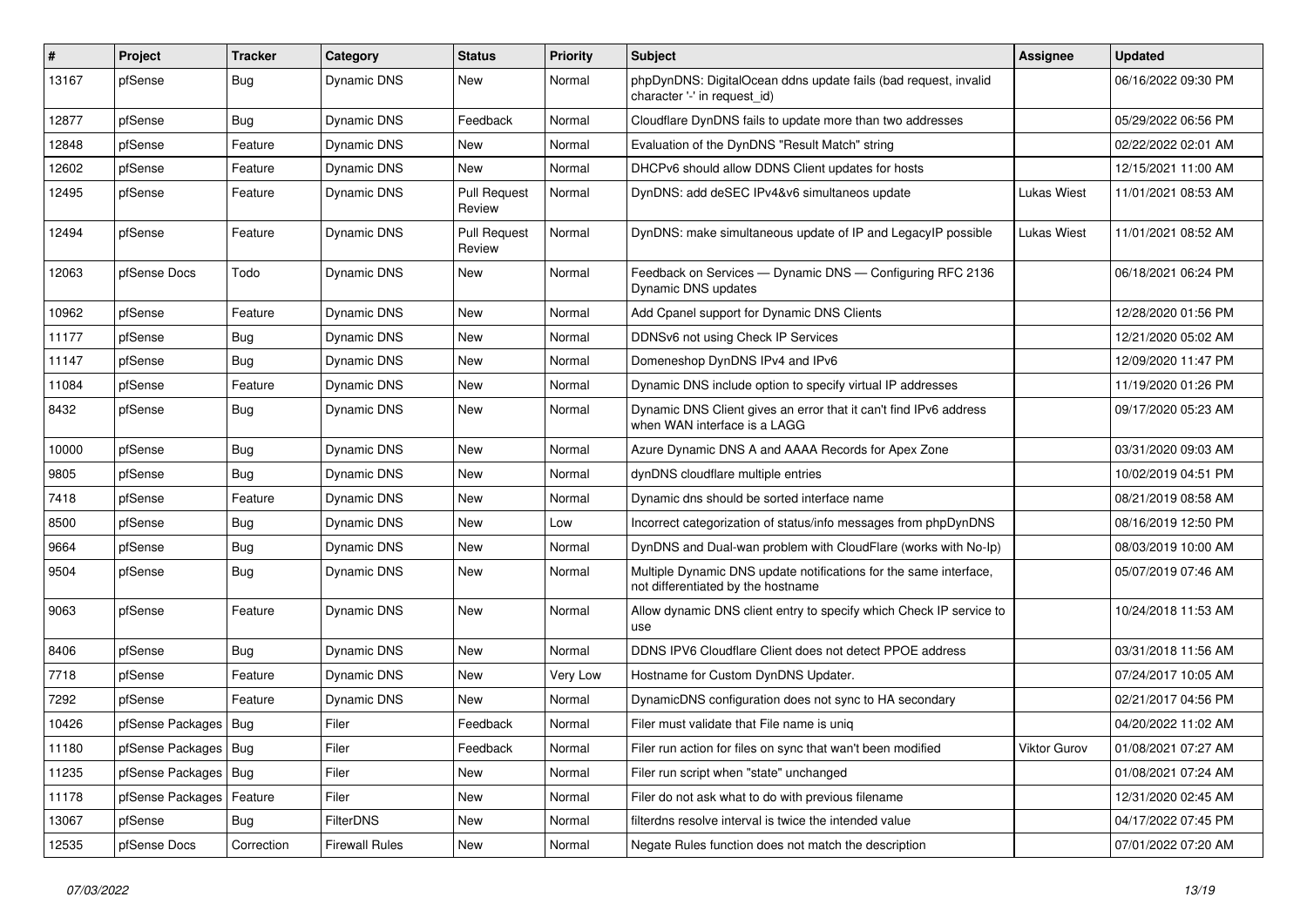| #     | Project                       | <b>Tracker</b> | Category              | <b>Status</b>                 | <b>Priority</b> | <b>Subject</b>                                                                                                                                                          | Assignee            | <b>Updated</b>      |
|-------|-------------------------------|----------------|-----------------------|-------------------------------|-----------------|-------------------------------------------------------------------------------------------------------------------------------------------------------------------------|---------------------|---------------------|
| 12770 | pfSense Docs                  | Todo           | Firewall Rules        | <b>Pull Request</b><br>Review | Normal          | Feedback on Firewall - Configuring firewall rules                                                                                                                       |                     | 06/27/2022 07:42 AM |
| 13020 | pfSense Docs                  | Todo           | Firewall Rules        | New                           | Normal          | easyrule command documentation should document permissible<br>wildcards                                                                                                 | Jim Pingle          | 04/04/2022 08:01 AM |
| 12268 | pfSense Docs                  | Todo           | <b>Firewall Rules</b> | <b>New</b>                    | Normal          | Feedback on Firewall - Aliases                                                                                                                                          |                     | 08/17/2021 12:55 AM |
| 9685  | pfSense Docs                  | Correction     | Firewall Rules        | <b>New</b>                    | Normal          | Feedback on Firewall - Floating Rules                                                                                                                                   | Jim Pingle          | 09/23/2020 02:57 PM |
| 12740 | pfSense                       | <b>Bug</b>     | FreeBSD               | Incomplete                    | Normal          | panic: esp input cb: Unexpected address family                                                                                                                          |                     | 01/27/2022 01:19 PM |
| 11352 | pfSense                       | <b>Bug</b>     | FreeBSD               | <b>New</b>                    | Low             | CTF types $> 215$ in the pfSense kernel config results in DTrace<br>failing                                                                                             | Scott Long          | 03/17/2021 02:52 AM |
| 11184 | pfSense                       | Bug            | FreeBSD               | <b>New</b>                    | Normal          | PF: State policy cannot be configurable                                                                                                                                 |                     | 02/09/2021 02:43 AM |
| 12982 | pfSense Packages   Bug        |                | FreeRADIUS            | <b>New</b>                    | Normal          | FreeRadius RadReply table entries missing from pf                                                                                                                       |                     | 06/19/2022 05:38 PM |
| 13284 | pfSense Packages              | Feature        | FreeRADIUS            | <b>New</b>                    | Normal          | Option to define "Issuer" in OPT configuration.                                                                                                                         | Jakob<br>Nordgarden | 06/19/2022 12:10 PM |
| 10871 | pfSense Packages   Feature    |                | FreeRADIUS            | Feedback                      | Normal          | Extra time period counters for SQL backend                                                                                                                              | <b>Viktor Gurov</b> | 04/22/2022 02:19 AM |
| 10908 | pfSense Packages              | Feature        | FreeRADIUS            | Feedback                      | Normal          | FreeRADIUS server certificate not using full CA chain                                                                                                                   | <b>Viktor Gurov</b> | 04/22/2022 02:19 AM |
| 8264  | pfSense Packages   Bug        |                | FreeRADIUS            | <b>New</b>                    | Normal          | Radiusd restart on WAN change results in freeradius not running<br>(and possible solution)                                                                              |                     | 04/21/2022 12:39 PM |
| 10297 | pfSense Packages              | Feature        | FreeRADIUS            | Assigned                      | Normal          | IPv6 user attributes                                                                                                                                                    |                     | 04/21/2022 12:39 PM |
| 12742 | pfSense Packages   Bug        |                | FreeRADIUS            | Feedback                      | Normal          | freeRADIUS virtual-server-default: modules dailycounter,<br>monthlycounter, noresetcounter, expire on login in authorize<br>section prevent virtual server from loading |                     | 03/01/2022 12:45 PM |
| 8516  | pfSense Packages   Bug        |                | FreeRADIUS            | <b>New</b>                    | Normal          | FreeRADIUS requires settings re-saved after pfSense upgrade                                                                                                             | Jim Pingle          | 12/31/2021 05:58 PM |
| 11054 | pfSense Packages   Bug        |                | FreeRADIUS            | Assigned                      | Normal          | Check Client Certificate CN not working as described                                                                                                                    | <b>Viktor Gurov</b> | 12/14/2021 07:22 AM |
| 12126 | pfSense Packages   Bug        |                | FreeRADIUS            | <b>New</b>                    | Normal          | freeradius3 0.15.7 31                                                                                                                                                   |                     | 10/11/2021 08:21 AM |
| 12286 | pfSense Packages   Bug        |                | FreeRADIUS            | <b>New</b>                    | Normal          | Add support for ntlm auth in LDAP                                                                                                                                       |                     | 08/20/2021 08:27 AM |
| 11980 | pfSense Packages   Bug        |                | FreeRADIUS            | Feedback                      | Normal          | EAP does not work with SQL backend                                                                                                                                      |                     | 07/21/2021 07:24 AM |
| 11746 | pfSense Packages   Bug        |                | FreeRADIUS            | Feedback                      | Normal          | Second LDAP server configuration misses the ipaNThash control<br>attribute                                                                                              | <b>Viktor Gurov</b> | 07/14/2021 01:44 PM |
| 11534 | pfSense Packages   Regression |                | FreeRADIUS            | <b>New</b>                    | High            | FreeRADIUS EAP anonymous connection forbidden out-of-tunnel                                                                                                             |                     | 07/14/2021 02:32 AM |
| 11802 | pfSense Packages   Bug        |                | FreeRADIUS            | <b>New</b>                    | Normal          | FreeRADIUS sync                                                                                                                                                         |                     | 05/10/2021 04:18 AM |
| 11388 | pfSense Packages   Bug        |                | FreeRADIUS            | Feedback                      | Normal          | Captive Portal authentication error with MySQL backend                                                                                                                  | <b>Viktor Gurov</b> | 02/10/2021 08:54 AM |
| 11331 | pfSense Packages   Bug        |                | FreeRADIUS            | Feedback                      | Normal          | FreeRADIUS latest package upgrade broke Plain Mac<br>Authentication                                                                                                     | <b>Viktor Gurov</b> | 01/30/2021 10:08 AM |
| 11138 | pfSense Packages   Feature    |                | FreeRADIUS            | New                           | Normal          | new WebGUI checkboxes needed                                                                                                                                            |                     | 12/07/2020 08:28 AM |
| 11026 | pfSense Packages   Feature    |                | FreeRADIUS            | <b>New</b>                    | Low             | Feedback on Packages - FreeRADIUS package                                                                                                                               |                     | 11/02/2020 07:21 AM |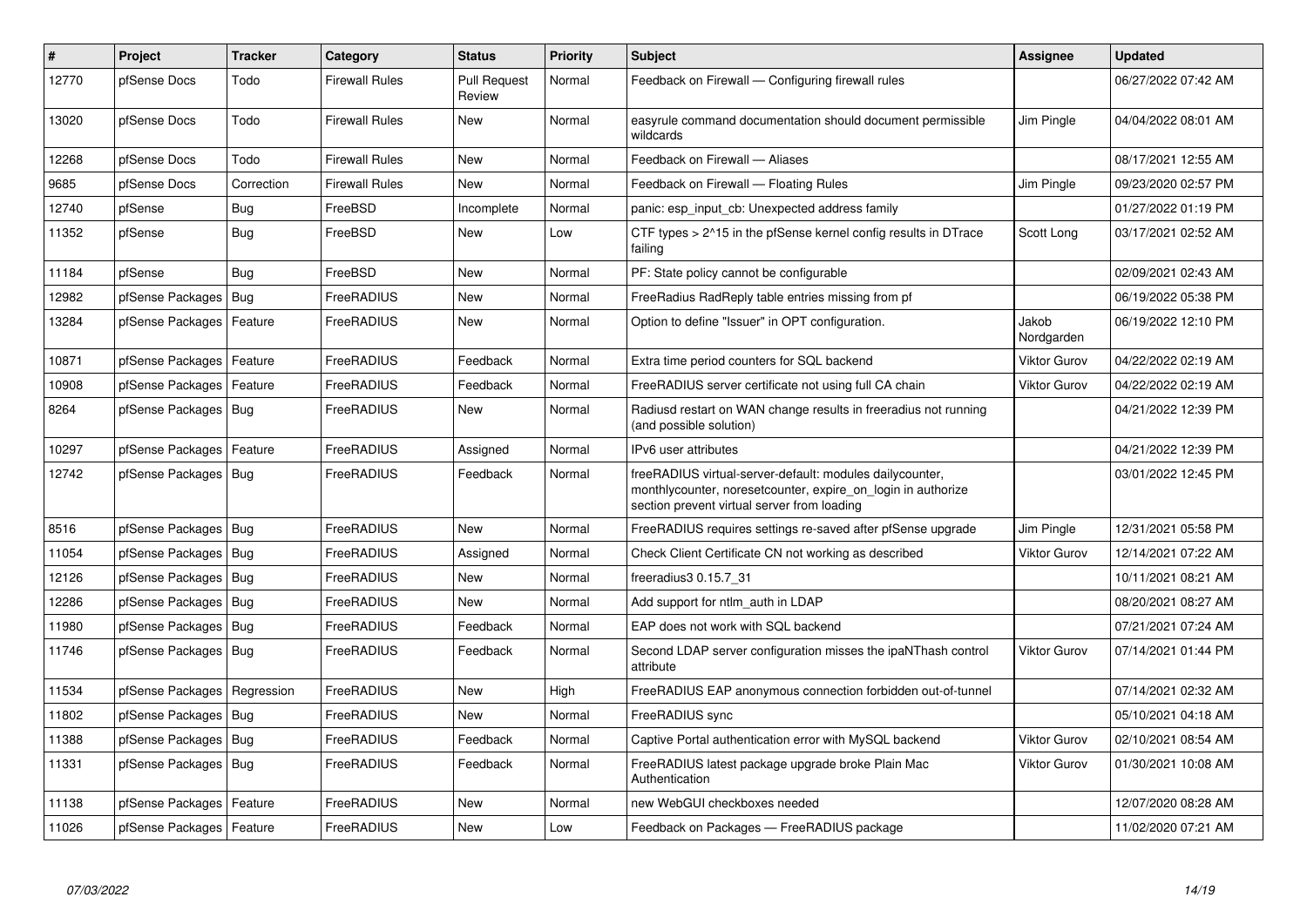| $\sharp$ | Project                       | <b>Tracker</b> | Category          | <b>Status</b>                 | <b>Priority</b> | Subject                                                                         | Assignee              | <b>Updated</b>      |
|----------|-------------------------------|----------------|-------------------|-------------------------------|-----------------|---------------------------------------------------------------------------------|-----------------------|---------------------|
| 10695    | pfSense Packages   Bug        |                | FreeRADIUS        | New                           | Normal          | FreeRadius Accounting skipping MBs after reboot due to power<br>down            |                       | 06/24/2020 04:49 AM |
| 10377    | pfSense Packages   Feature    |                | FreeRADIUS        | New                           | Very Low        | Allow usage of TOTP (Google-Authenticator) without PIN                          |                       | 03/30/2020 11:43 AM |
| 9704     | pfSense Packages   Feature    |                | FreeRADIUS        | <b>New</b>                    | Normal          | Enable filter_username                                                          |                       | 08/27/2019 12:07 PM |
| 8031     | pfSense Packages   Feature    |                | FreeRADIUS        | <b>New</b>                    | Normal          | FreeRADIUS copy entry function                                                  |                       | 08/16/2019 01:01 PM |
| 8251     | pfSense Packages   Bug        |                | FreeRADIUS        | Feedback                      | Normal          | Captiveportal + FreeRadius "Last activity" resets to Session start              |                       | 08/13/2019 11:10 AM |
| 8513     | pfSense Packages   Bug        |                | FreeRADIUS        | New                           | High            | Freeradius 3.x Idap problem                                                     |                       | 02/18/2019 05:22 PM |
| 8589     | pfSense Packages   Bug        |                | FreeRADIUS        | New                           | Normal          | FreeRadius 0.15.5 2 ignoring tunnelled-reply=no                                 |                       | 02/18/2019 03:40 PM |
| 8769     | pfSense Packages   Feature    |                | FreeRADIUS        | New                           | Normal          | Allow FreeRADIUS users to change their own Passwords and Pins                   |                       | 10/11/2018 11:34 AM |
| 8836     | pfSense Packages   Feature    |                | FreeRADIUS        | New                           | Normal          | Define Idap group vlan assignment in users file                                 |                       | 08/26/2018 07:53 AM |
| 8224     | pfSense Packages   Feature    |                | FreeRADIUS        | New                           | Normal          | Add "OU" field to FreeRADIUS page                                               |                       | 02/21/2018 12:53 AM |
| 8161     | pfSense Packages   Feature    |                | FreeRADIUS        | New                           | Very Low        | Add virtual server support to FreeRadius                                        |                       | 12/05/2017 01:57 PM |
| 7608     | pfSense Packages   Feature    |                | FreeRADIUS        | New                           | Very Low        | Captive Portal amount of traffic Account + Free Radius+Mysql                    |                       | 05/28/2017 09:08 AM |
| 7403     | pfSense Packages   Bug        |                | FreeRADIUS        | New                           | Normal          | Captive Portal + freeradius2 + MySQL problems with German<br>Umlaut             |                       | 03/17/2017 09:12 AM |
| 4506     | pfSense Packages   Feature    |                | <b>FreeRADIUS</b> | <b>New</b>                    | Normal          | FreeRADIUS groups/hunt groups                                                   |                       | 03/10/2015 08:51 PM |
| 11693    | pfSense Packages   Bug        |                | <b>FRR</b>        | Feedback                      | Normal          | IPv6 static routing fails                                                       | Viktor Gurov          | 04/26/2022 08:50 AM |
| 12951    | pfSense Packages   Bug        |                | <b>FRR</b>        | Feedback                      | Normal          | FRR cannot remove IPv6 routes                                                   |                       | 03/22/2022 09:24 PM |
| 12965    | pfSense Packages   Bug        |                | <b>FRR</b>        | <b>Pull Request</b><br>Review | Normal          | FRR BFD peer configuration is handled incorrectly in some cases                 | <b>Viktor Gurov</b>   | 03/22/2022 08:04 AM |
| 12889    | pfSense Packages   Feature    |                | <b>FRR</b>        | <b>New</b>                    | Normal          | FRR GUI add set ipv6 next-hop global                                            |                       | 03/02/2022 06:10 AM |
| 11836    | pfSense Packages   Bug        |                | <b>FRR</b>        | Assigned                      | Normal          | FRR ACCEPTFILTER unstable                                                       | Viktor Gurov          | 02/14/2022 07:20 AM |
| 12751    | pfSense Packages   Bug        |                | <b>FRR</b>        | <b>New</b>                    | Normal          | Improve FRR route restoration after gateway events                              |                       | 02/06/2022 11:07 PM |
| 11130    | pfSense Packages   Feature    |                | <b>FRR</b>        | Feedback                      | Normal          | FRR RIP support                                                                 | Jim Pingle            | 12/31/2021 04:19 PM |
| 12653    | pfSense Packages   Regression |                | <b>FRR</b>        | Feedback                      | Normal          | RIP related startup error                                                       | <b>Viktor Gurov</b>   | 12/30/2021 08:37 AM |
| 6651     | pfSense Packages   Feature    |                | <b>FRR</b>        | Feedback                      | Normal          | Loopback interfaces                                                             | Christian<br>McDonald | 12/25/2021 02:42 PM |
| 11961    | pfSense Packages   Bug        |                | <b>FRR</b>        | Feedback                      | Normal          | FRR OSPF add unwanted area 0 authentication to router ospf                      | Viktor Gurov          | 09/16/2021 10:25 PM |
| 12167    | pfSense Packages   Bug        |                | <b>FRR</b>        | Feedback                      | Normal          | BGP TCP setkey not set if neighbor is in peer group                             | Viktor Gurov          | 09/16/2021 09:38 AM |
| 11847    | pfSense Packages   Bug        |                | <b>FRR</b>        | Feedback                      | Normal          | Filters not applied to PEER Groups                                              | Viktor Gurov          | 07/30/2021 07:45 PM |
| 11681    | pfSense Packages   Bug        |                | <b>FRR</b>        | Feedback                      | Normal          | FRR generates invalid BFD configuration after removing interfaces               | Viktor Gurov          | 07/14/2021 04:40 PM |
| 12084    | pfSense Packages   Bug        |                | FRR               | New                           | Normal          | libfrr.so.0 error on SG-1100                                                    |                       | 06/26/2021 08:22 AM |
| 11963    | pfSense Packages   Feature    |                | <b>FRR</b>        | New                           | Normal          | Dynamically change OSPF interface costs on selected interfaces on<br>CARP event |                       | 05/26/2021 04:13 AM |
| 11936    | pfSense Packages   Bug        |                | <b>FRR</b>        | Incomplete                    | High            | FRR does not connect BGP when using password                                    |                       | 05/19/2021 08:12 AM |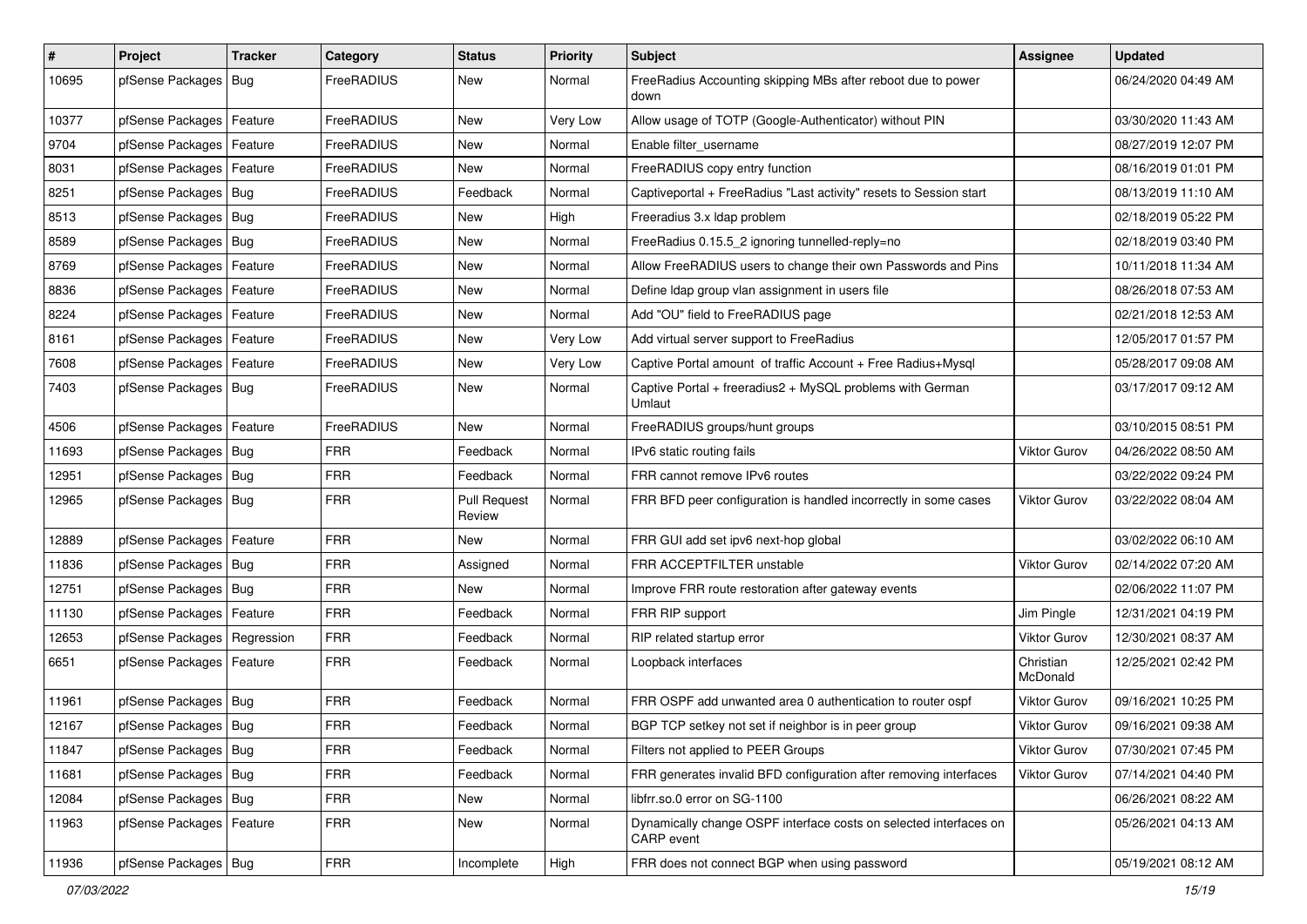| #     | Project                    | <b>Tracker</b> | Category           | <b>Status</b>                 | <b>Priority</b> | <b>Subject</b>                                                                                                                                              | <b>Assignee</b>     | <b>Updated</b>      |
|-------|----------------------------|----------------|--------------------|-------------------------------|-----------------|-------------------------------------------------------------------------------------------------------------------------------------------------------------|---------------------|---------------------|
| 11841 | pfSense Packages   Bug     |                | <b>FRR</b>         | New                           | Normal          | FRR access lists default bahavior changed to permit by default                                                                                              |                     | 04/22/2021 09:52 AM |
| 11835 | pfSense Packages   Bug     |                | <b>FRR</b>         | <b>New</b>                    | Normal          | FRR OSPF redistributed connected routes disappearing                                                                                                        |                     | 04/22/2021 07:11 AM |
| 11837 | pfSense Packages   Feature |                | <b>FRR</b>         | New                           | Low             | Increase field length of FRR Networks in Access Lists and Prefix<br>Lists                                                                                   |                     | 04/22/2021 07:10 AM |
| 11823 | pfSense Packages   Feature |                | <b>FRR</b>         | <b>New</b>                    | Normal          | Route handling enhancements                                                                                                                                 |                     | 04/19/2021 06:23 PM |
| 11703 | pfSense Packages           | Feature        | <b>FRR</b>         | New                           | Normal          | add Krill and Routinator support BGP RPKI                                                                                                                   |                     | 03/18/2021 07:47 PM |
| 11650 | pfSense Packages   Bug     |                | <b>FRR</b>         | New                           | Very Low        | FRR configuration broken on restore of manually edited FRR config<br>sections                                                                               |                     | 03/10/2021 08:50 AM |
| 11377 | pfSense Packages   Bug     |                | <b>FRR</b>         | <b>Pull Request</b><br>Review | Normal          | FRR deinstall                                                                                                                                               |                     | 03/10/2021 08:21 AM |
| 11477 | pfSense Packages   Bug     |                | <b>FRR</b>         | Feedback                      | Normal          | FRR does not recognize some BFD options                                                                                                                     | Viktor Gurov        | 02/26/2021 10:52 PM |
| 11404 | pfSense Packages   Bug     |                | <b>FRR</b>         | Feedback                      | Normal          | Incorrect prefix/access lists migration on update                                                                                                           | <b>Viktor Gurov</b> | 02/18/2021 09:49 AM |
| 11345 | pfSense Packages   Bug     |                | <b>FRR</b>         | Feedback                      | Normal          | FRR-OSPF - No "prefix-list" possible                                                                                                                        | Jim Pingle          | 02/04/2021 11:03 PM |
| 11301 | pfSense Packages   Feature |                | <b>FRR</b>         | Feedback                      | Normal          | Switch FRR to use default rc file as a service control base                                                                                                 | Jim Pingle          | 01/28/2021 09:35 AM |
| 10789 | pfSense Packages   Feature |                | <b>FRR</b>         | Feedback                      | Normal          | FRR integrated configuration and hitless reloads                                                                                                            | Jim Pingle          | 01/20/2021 11:16 PM |
| 11206 | pfSense Packages   Feature |                | <b>FRR</b>         | <b>Pull Request</b><br>Review | Normal          | <b>FRR 7.5</b>                                                                                                                                              | Jim Pingle          | 01/08/2021 12:47 PM |
| 10935 | pfSense Packages   Bug     |                | <b>FRR</b>         | <b>New</b>                    | Normal          | FRR 0.6.7-6 - BGPD service recycled IPv6 without Route Map                                                                                                  |                     | 12/30/2020 05:00 PM |
| 11158 | pfSense Packages   Bug     |                | <b>FRR</b>         | New                           | High            | <b>FRR Prefix Lists</b>                                                                                                                                     |                     | 12/30/2020 04:55 PM |
| 10516 | pfSense Packages   Bug     |                | <b>FRR</b>         | New                           | Normal          | <b>FRR Access list</b>                                                                                                                                      |                     | 12/06/2020 11:02 PM |
| 9545  | pfSense Packages   Feature |                | <b>FRR</b>         | <b>New</b>                    | Normal          | Enable MULTIPATH in FRR                                                                                                                                     | Jim Pingle          | 09/18/2020 12:52 PM |
| 10653 | pfSense Packages   Feature |                | <b>FRR</b>         | New                           | Normal          | Allow to download frr status                                                                                                                                | Jim Pingle          | 06/11/2020 01:21 AM |
| 10503 | pfSense Packages   Bug     |                | <b>FRR</b>         | New                           | Normal          | Flapping any GW in multi-WAN influences restating all IPsec tunnels<br>in FRR which leads to dropping all IPsec VTI static routes and<br>related BGP issues |                     | 05/08/2020 07:51 PM |
| 10358 | pfSense Packages           | Feature        | <b>FRR</b>         | <b>New</b>                    | Very Low        | <b>Stage FRR Configuration Changes</b>                                                                                                                      |                     | 03/19/2020 06:48 AM |
| 10294 | pfSense Packages   Bug     |                | <b>FRR</b>         | New                           | Normal          | FRR Route Counts Incorrect on Status Page                                                                                                                   | Jim Pingle          | 02/26/2020 11:08 AM |
| 9141  | pfSense Packages   Feature |                | <b>FRR</b>         | <b>New</b>                    | Very Low        | FRR xmlrpc                                                                                                                                                  | Jim Pingle          | 11/26/2018 07:49 AM |
| 12811 | pfSense                    | Bug            | Gateway Monitoring | New                           | Normal          | Services are not restarted when PPP interfaces connect                                                                                                      | Jim Pingle          | 06/30/2022 03:18 AM |
| 13295 | pfSense                    | <b>Bug</b>     | Gateway Monitoring | <b>Pull Request</b><br>Review | Normal          | Incorrect function parameters for "get_dpinger_status()" call in<br>`gwlb.inc``                                                                             |                     | 06/28/2022 12:01 PM |
| 13076 | pfSense                    | <b>Bug</b>     | Gateway Monitoring | New                           | Normal          | Marking a gateway as down does not affect IPsec entries using<br>gateway groups                                                                             |                     | 06/28/2022 12:01 PM |
| 12920 | pfSense                    | <b>Bug</b>     | Gateway Monitoring | <b>Pull Request</b><br>Review | Normal          | Gateway behavior differs when the gateway does not exist in<br>config.xml                                                                                   | <b>Viktor Gurov</b> | 06/28/2022 12:01 PM |
| 3132  | pfSense                    | <b>Bug</b>     | Gateway Monitoring | In Progress                   | Normal          | Gateway events for IPv6 affect IPv4 services and vice versa                                                                                                 | Viktor Gurov        | 06/28/2022 12:01 PM |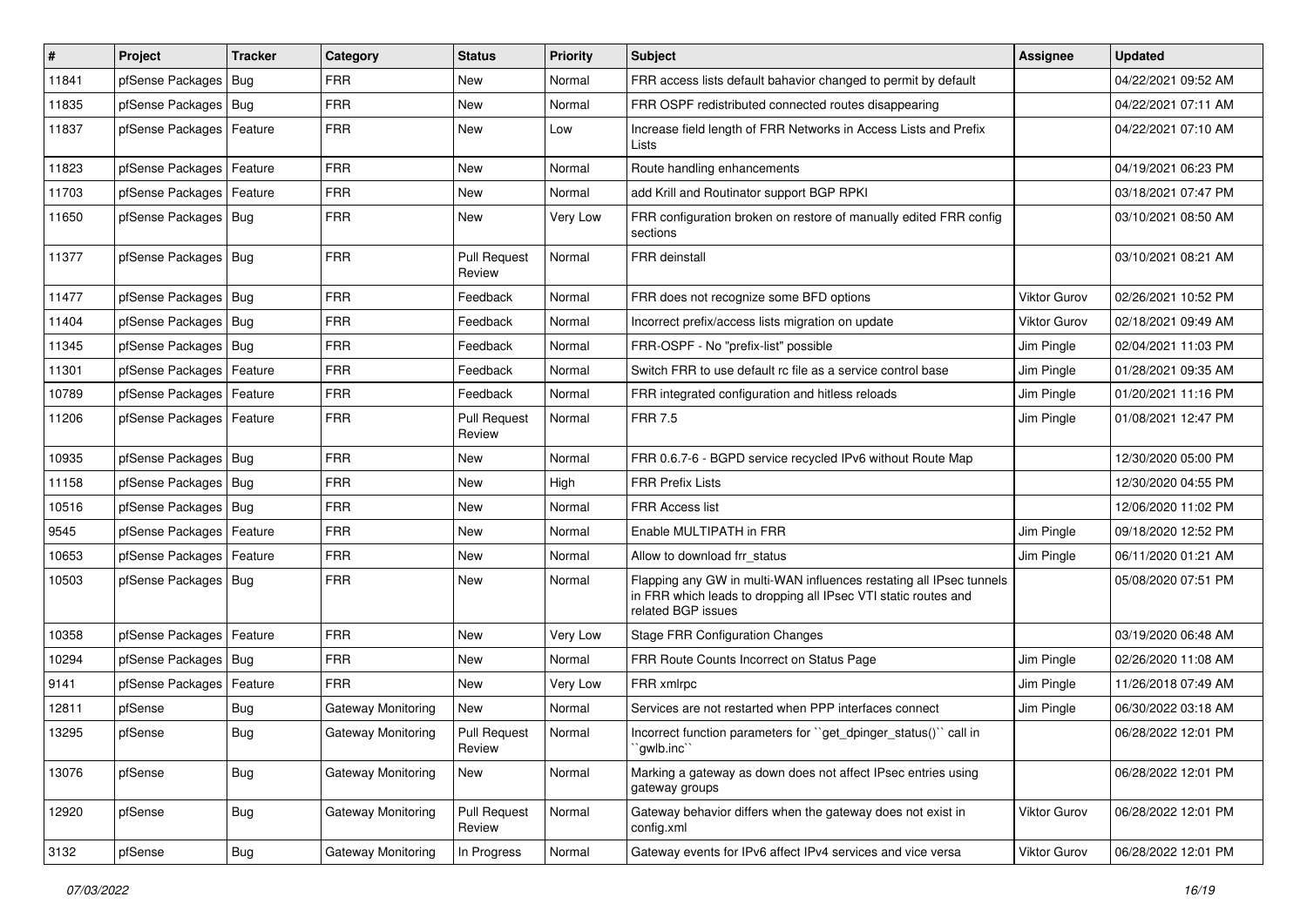| ∦     | Project      | <b>Tracker</b> | Category                  | <b>Status</b>                 | <b>Priority</b> | <b>Subject</b>                                                                                                                                 | <b>Assignee</b>     | <b>Updated</b>      |
|-------|--------------|----------------|---------------------------|-------------------------------|-----------------|------------------------------------------------------------------------------------------------------------------------------------------------|---------------------|---------------------|
| 13242 | pfSense      | Feature        | <b>Gateway Monitoring</b> | New                           | Normal          | Enhancements to static route creation/deletion for dpinger monitor<br>IPs                                                                      |                     | 06/03/2022 11:20 AM |
| 11960 | pfSense      | Bug            | Gateway Monitoring        | Feedback                      | Normal          | Gateway Monitoring Traffic Goes Out Default Gateway                                                                                            |                     | 12/20/2021 05:43 AM |
| 6333  | pfSense      | <b>Bug</b>     | Gateway Monitoring        | Confirmed                     | Normal          | Bootup starts/restarts dpinger multiple times                                                                                                  | Luiz Souza          | 11/16/2020 01:11 PM |
| 8192  | pfSense      | Bug            | <b>Gateway Monitoring</b> | <b>New</b>                    | Low             | dpinger - Change in ISP link-local IPv6 address drops connectivity                                                                             | Luiz Souza          | 11/05/2020 07:31 AM |
| 7671  | pfSense      | Feature        | Gateway Monitoring        | <b>New</b>                    | Normal          | Gateway Monitoring Via Custom Script or Telnet.                                                                                                |                     | 09/18/2020 02:59 PM |
| 3859  | pfSense      | Feature        | Gateway Monitoring        | <b>New</b>                    | Low             | Make it possible to set the source IP address for gateway monitoring                                                                           |                     | 11/06/2016 10:12 PM |
| 13328 | pfSense Plus | <b>Bug</b>     | Gateways                  | New                           | Normal          | Wireguard Site-to-Site broken after upgrade to 22.05                                                                                           |                     | 07/03/2022 02:58 AM |
| 13320 | pfSense Plus | <b>Bug</b>     | Gateways                  | New                           | Normal          | IP aliases with a CARP VIP parent are not available as VIP choices<br>for gateway groups                                                       |                     | 06/29/2022 02:03 PM |
| 12942 | pfSense      | Bug            | Gateways                  | New                           | Normal          | Code to kill states for old gateway when reconnecting an interface is<br>incorrect                                                             | Jim Pingle          | 06/28/2022 12:01 PM |
| 12632 | pfSense      | <b>Bug</b>     | Gateways                  | <b>New</b>                    | High            | Assigning a /30 WAN IP address at the console does not save the<br>gateway correctly                                                           |                     | 06/28/2022 12:01 PM |
| 11570 | pfSense      | Regression     | Gateways                  | <b>Pull Request</b><br>Review | Normal          | Gateway monitoring services is not always restarted on interface<br>events, which may prevent a WAN from recovering back to an online<br>state | <b>Viktor Gurov</b> | 06/28/2022 12:01 PM |
| 13294 | pfSense      | Feature        | Gateways                  | <b>New</b>                    | Low             | Change gateway name                                                                                                                            |                     | 06/22/2022 06:07 PM |
| 12857 | pfSense      | Bug            | Gateways                  | New                           | Normal          | Firewall gateway goes away when making changes to Bridge0<br>device                                                                            |                     | 02/27/2022 11:20 AM |
| 12764 | pfSense      | <b>Bug</b>     | Gateways                  | <b>New</b>                    | Normal          | VTI gateway status is pending after assigning the VTI interface                                                                                |                     | 02/07/2022 05:41 AM |
| 12077 | pfSense      | Feature        | Gateways                  | New                           | Normal          | Allow stick-connections per gateway group                                                                                                      |                     | 06/24/2021 08:45 AM |
| 11213 | pfSense      | Feature        | Gateways                  | <b>New</b>                    | Low             | Option to mark gateway as down directly from Table                                                                                             |                     | 01/03/2021 07:09 AM |
| 10875 | pfSense      | <b>Bug</b>     | Gateways                  | <b>New</b>                    | Normal          | PPP periodic reset does not fully restore gateway group round-robin<br>functionality                                                           | Luiz Souza          | 11/05/2020 07:44 AM |
| 8343  | pfSense      | Bug            | Gateways                  | <b>New</b>                    | Normal          | Gateway Routes (Default Routes) not removed in Kernel when<br>removed from GUI                                                                 |                     | 05/14/2020 01:22 AM |
| 8846  | pfSense      | <b>Bug</b>     | Gateways                  | New                           | Low             | Misleading gateway error message adding/editing static routes using<br>a disabled interface                                                    |                     | 08/21/2019 11:29 AM |
| 8743  | pfSense      | Todo           | Gateways                  | New                           | Low             | Gateway Groups page should list gateways in tier order                                                                                         |                     | 08/14/2019 12:16 PM |
| 9650  | pfSense      | <b>Bug</b>     | Gateways                  | <b>New</b>                    | Normal          | IPv6 connection drops (ir-)regular on Kabelvodafone (German cable<br>ISP)                                                                      |                     | 07/27/2019 07:14 AM |
| 12805 | pfSense Docs | New Content    | General                   | New                           | Very Low        | Add documentation about what triggers a notfication                                                                                            |                     | 02/15/2022 05:10 PM |
| 12804 | pfSense Docs | New Content    | General                   | New                           | Very Low        | Create Slack documentation                                                                                                                     |                     | 02/15/2022 04:59 PM |
| 12570 | pfSense Docs | Correction     | General                   | New                           | Normal          | Active appliance list missing 6100                                                                                                             |                     | 12/06/2021 11:41 AM |
| 9370  | pfSense Docs | Correction     | General                   | In Progress                   | Normal          | Update old screenshots                                                                                                                         | Jim Pingle          | 12/03/2021 09:55 AM |
| 12214 | pfSense Docs | Todo           | General                   | New                           | Low             | Connect to WebGui.                                                                                                                             |                     | 08/05/2021 04:39 AM |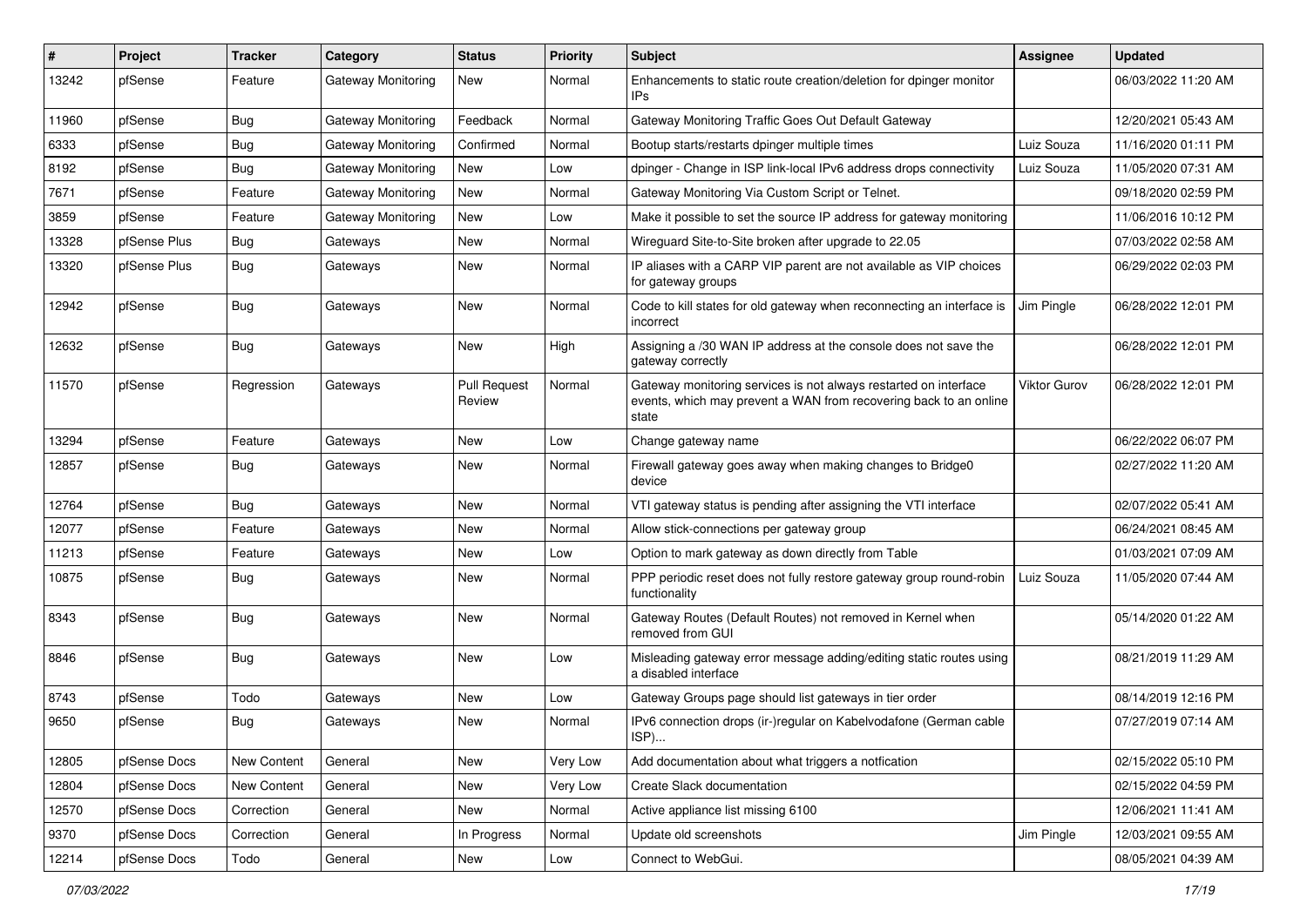| #     | <b>Project</b>             | <b>Tracker</b> | Category | <b>Status</b> | <b>Priority</b> | <b>Subject</b>                                                                                      | <b>Assignee</b>     | <b>Updated</b>      |
|-------|----------------------------|----------------|----------|---------------|-----------------|-----------------------------------------------------------------------------------------------------|---------------------|---------------------|
| 10821 | pfSense Docs               | Correction     | General  | <b>New</b>    | Normal          | Use neutral language alternatives                                                                   | Jim Pingle          | 09/23/2020 10:43 AM |
| 12354 | pfSense Packages           | Todo           | haproxy  | Feedback      | High            | Update haproxy-devel to mitigate CVE-2021-40346                                                     | <b>Viktor Gurov</b> | 05/12/2022 08:50 AM |
| 13098 | pfSense Packages           | Bug            | haproxy  | Feedback      | Low             | HAProxy Virtual IP broken link under Frontend setup                                                 |                     | 04/27/2022 08:35 AM |
| 10779 | pfSense Packages           | Feature        | haproxy  | Feedback      | Normal          | <b>HAProxy SSL/TLS Compatibility Mode</b>                                                           | <b>Viktor Gurov</b> | 04/22/2022 02:20 AM |
| 10936 | pfSense Packages           | <b>Bug</b>     | haproxy  | Feedback      | Normal          | both haproxy/haproxy-devel non-existent option Ib-agent-chk                                         |                     | 04/21/2022 12:40 PM |
| 7039  | pfSense Packages   Bug     |                | haproxy  | Feedback      | Normal          | HAProxy backend configuration does not handle intermediate CAs<br>properly                          |                     | 04/21/2022 12:40 PM |
| 13022 | pfSense Packages           | Bug            | haproxy  | Feedback      | Normal          | HAProxy - Sub Frontends ignore Client verification CA certificates                                  |                     | 04/06/2022 12:55 PM |
| 11036 | pfSense Packages           | Bug            | haproxy  | New           | Normal          | <b>HAproxy ACL</b>                                                                                  |                     | 02/11/2022 11:27 AM |
| 9500  | pfSense Packages           | Bug            | haproxy  | New           | Normal          | HAproxy does not delete non-applicable action config                                                |                     | 01/18/2022 06:28 AM |
| 12465 | pfSense Packages           | Feature        | haproxy  | New           | Normal          | Add forwardfor advanced usecases                                                                    |                     | 10/16/2021 07:35 PM |
| 12427 | pfSense Packages           | Todo           | haproxy  | <b>New</b>    | Normal          | ha-proxy: action order in the GUI is not keeped in the resulting<br>ha-proxy configuration          |                     | 10/06/2021 07:02 AM |
| 10739 | pfSense Packages           | Feature        | haproxy  | Feedback      | Normal          | Update HAproxy-devel package to 2.2 and HAproxy to 2.0                                              | <b>Viktor Gurov</b> | 10/03/2021 03:53 PM |
| 11135 | pfSense Packages           | Bug            | haproxy  | Feedback      | High            | HAproxy OCSP reponse crontab bug                                                                    | <b>Viktor Gurov</b> | 09/10/2021 11:51 AM |
| 11756 | pfSense Packages           | Bug            | haproxy  | Feedback      | Normal          | HaProxy does not transfer backend states during reload                                              | <b>Viktor Gurov</b> | 07/14/2021 01:21 PM |
| 11937 | pfSense Packages           | Bug            | haproxy  | Feedback      | Normal          | HAproxy "Use Client-IP" option breaks Captive Portal                                                | <b>Viktor Gurov</b> | 06/22/2021 08:48 AM |
| 11491 | pfSense Packages           | Bug            | haproxy  | Feedback      | Normal          | haproxy-devel v0.62_2 - startup error 'httpchk'                                                     | <b>Viktor Gurov</b> | 06/22/2021 08:46 AM |
| 11000 | pfSense Packages           | Bug            | haproxy  | New           | Very Low        | haproxy deprecated trick suggested                                                                  |                     | 12/23/2020 02:55 PM |
| 7686  | pfSense Packages   Feature |                | haproxy  | New           | Normal          | Add option in HAProxy to configure SSL defaults based on the<br>Mozilla SSL Configuration Generator |                     | 08/16/2019 01:09 PM |
| 9648  | pfSense Packages           | Feature        | haproxy  | <b>New</b>    | Very Low        | Multiple node Sync HAProxy configuration to backup CARP<br>members via XMLRPC.                      |                     | 07/25/2019 10:04 AM |
| 8982  | pfSense Packages           | Feature        | haproxy  | <b>New</b>    | Normal          | HAproxy ACL support for map in configuration UI                                                     |                     | 06/25/2019 01:49 AM |
| 9599  | pfSense Packages           | Feature        | haproxy  | <b>New</b>    | Normal          | Support for "peers" in HAproxy                                                                      |                     | 06/25/2019 01:47 AM |
| 6784  | pfSense Packages           | <b>Bug</b>     | haproxy  | <b>New</b>    | Normal          | HAProxy version .48 will not use URL Table Alias for front end<br>listener                          |                     | 02/18/2019 05:32 PM |
| 6861  | pfSense Packages           | Bug            | haproxy  | <b>New</b>    | Normal          | Ha-Proxy duplicated backend used in place of original backend                                       |                     | 02/18/2019 05:30 PM |
| 9335  | pfSense Packages           | Bug            | haproxy  | Feedback      | Normal          | Stored XSS in HAProxy / haproxy listeners edit.php                                                  | Jim Pingle          | 02/18/2019 09:35 AM |
| 8232  | pfSense Packages           | Feature        | haproxy  | <b>New</b>    | Normal          | different ssl options based on the sni name                                                         |                     | 01/30/2019 10:36 AM |
| 9261  | pfSense Packages           | Bug            | haproxy  | <b>New</b>    | Normal          | haproxy GUI failure                                                                                 |                     | 01/08/2019 12:41 PM |
| 9247  | pfSense Packages           | Bug            | haproxy  | New           | Low             | HAProxy multiple server selection on stats pages doesn't work                                       |                     | 01/02/2019 04:44 PM |
| 9077  | pfSense Packages           | Feature        | haproxy  | New           | Normal          | haproxy UI: Add seperator lines                                                                     |                     | 10/29/2018 06:06 AM |
| 8869  | pfSense Packages   Feature |                | haproxy  | <b>New</b>    | Normal          | HAproxy should use RFC 7919 DH parameter files                                                      |                     | 10/17/2018 10:46 AM |